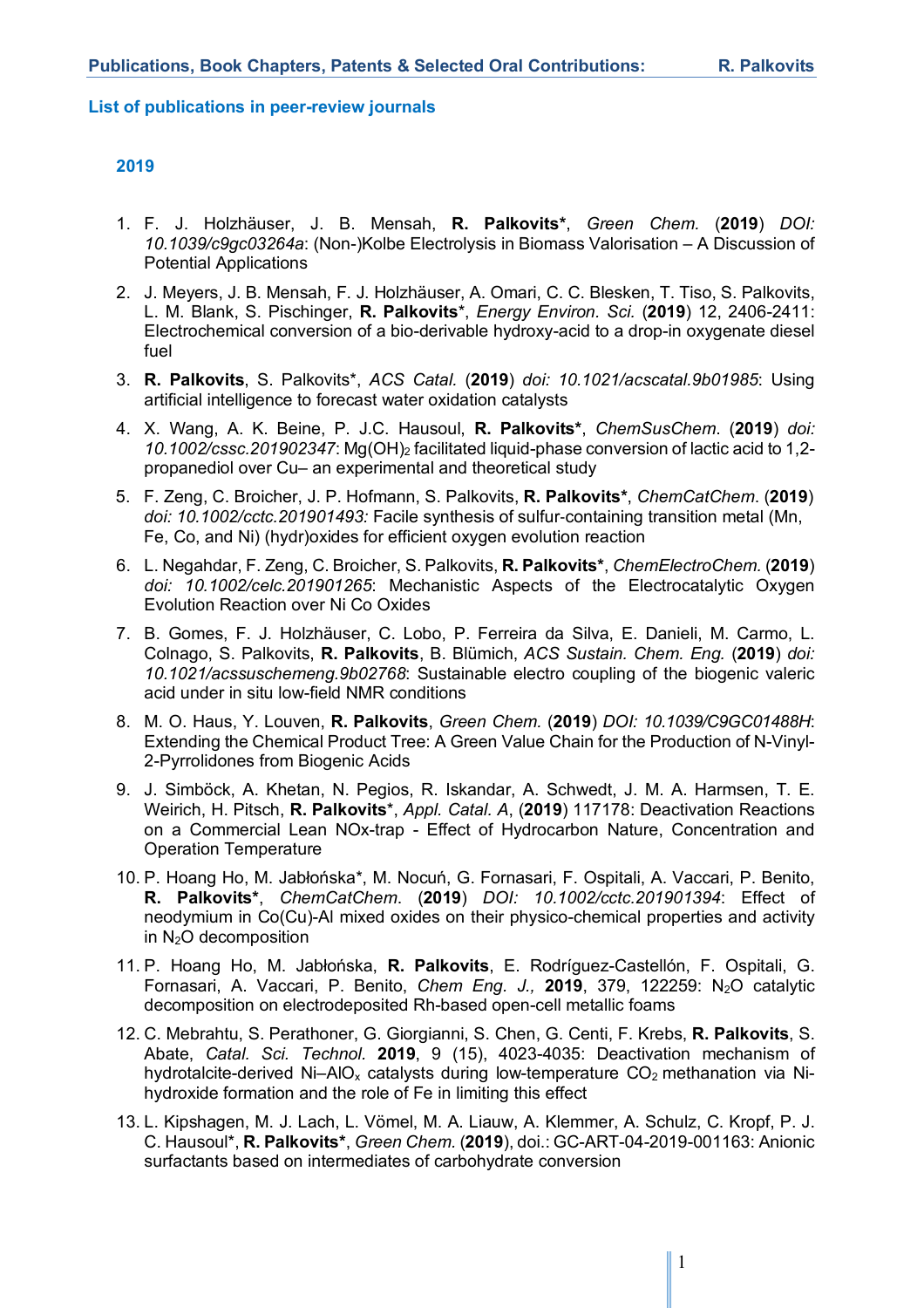- 14. X. Wang, A. K. Beine, P. J. C. Hausoul, **R. Palkovits**, *ChemCatChem.* 11 (**2019**) 16, 4123- 4129: Cu/C-catalyzed hydrogenolysis of sorbitol to glycols–on the influence of particle size and base
- 15. G. Tuci, A. Iemhoff, H. Ba, L. Luconi, A. Rossin, V. Papaefthimiou, **R. Palkovits**, J. Artz, C. Pham-Huu, G. Giambastiani, *Beilstein J. Nanotechnol.* (**2019**) 10, 1217-1227 accepted: Playing with Covalent Triazine Framework Tiles for Improved CO2 Adsorption Properties and Catalytic Performance
- 16. R. Sun, A. Kann, H. Hartmann, A. Besmehn, P. J. C. Hausoul\*, **R. Palkovits\***, *ChemSusChem.* (**2019**) doi.:10.1002/cssc.201900808: Direct synthesis of methyl formate from CO2 using phosphine-based polymer-bound Ru catalysts
- 17. M. Jablonska, **R. Palkovits**, *Catal. Sci. Technol.* (**2019**) doi.:10.1039/C8CY02458H: Perovskite-based catalysts for nitrogen oxides diesel engine emission control
- 18. S. Palkovits, **R. Palkovits**, *Chem. Ing. Technik*, (**2019**) doi.: 1002/cite.201800205: The Role of Electrochemistry in Future Dynamic Bio-Refineries: A Focus on (Non-)Kolbe **Electrolysis**
- 19. J. Deischter, K. Schute, D. S. Neves, B. E. Ebert, L. M. Blank, **R. Palkovits\***, *Green Chem.* 21 (**2019**) 1710-1721*:* Aromatisation of bio-derivable isobutyraldehyde over HZSM-5 zeolite catalysts
- 20. J. Holzhäuser, G. Creusen, G. Moos, M. Dahmen, A. König, J. Artz, S. Palkovits, **R. Palkovits**\*, *Green Chem.* (**2019**) doi.:10.1039/C8GC03745K (Advanced Article): Electrochemical cross-coupling of biogenic di-acids for sustainable fuel production
- 21. R. Sun, I. Delidovich, **R. Palkovits\***, *ACS Catal.* (**2019**) 9, 1298-1318 (DOI: 10.1021/acscatal.8b04441): Dimethoxymethane as a Cleaner Synthetic Fuel: Synthetic Methods, Catalysts, and Reaction Mechanism
- 22. F. Zeng, X. Xi, H. Cao, Y. Pei, H. J. Heeres\*, **R. Palkovits\***, *Appl. Catal. B.* 246 (**2019**) 232-241 (doi:10.1016/j.apcatb.2019.01.063): Synthesis of mixed alcohols with enhanced C3+ alcohol production by CO hydrogenation over potassium promoted molybdenum sulfide
- 23. Y. Louven, K. Schute, **R. Palkovits**\* , *ChemCatChem.* (**2019**) 11, 439-442: Ruthenium Catalyzed Reductive Transformation of Itaconic Acid and Ammonia into 3- and 4-Methylpyrrolidone
- 24. C. Broicher, F. Zeng, J. Artz, H. Hartmann, A. Besmehn, S. Palkovits, **R. Palkovits\***, *ChemCatChem.* (**2019**) 11, 412-416: Facile synthesis of mesoporous nickel cobalt oxide for OER – insight into intrinsic electrocatalytic activity
- 25. M. Jablonska\*, A. A. Arán, A. M. Beale, G. Delahay, C. Petitto, M. Nocún, **R. Palkovits\***, Appl. Catal. B (2019) 243, 66-75: Understanding the origins of N<sub>2</sub>O decomposition activity in Mn-Co-Al- $O_x$  hydrotalcite derived mixed metal oxides
- 26. W. Li, J. Artz, C. Broicher, K. Junge, H. Hartmann, A. Besmehn, **R. Palkovits\***, M. Beller\*, *Catal. Sci. Technol.* (**2019**) 9, 157-162: Superior activity and selectivity of heterogenized cobalt catalysts for hydrogenation of nitroarenes

27. N. Pegios, V. Bliznuk, **R. Palkovits\***, K. Simeonov, *RSC Advances* 8 (**2018**) 606-618: Comparative study on La-promoted Ni/γ-Al<sub>2</sub>O<sub>3</sub> for methane dry reforming - spray drying for enhanced nickel dispersion and strong metal support interactions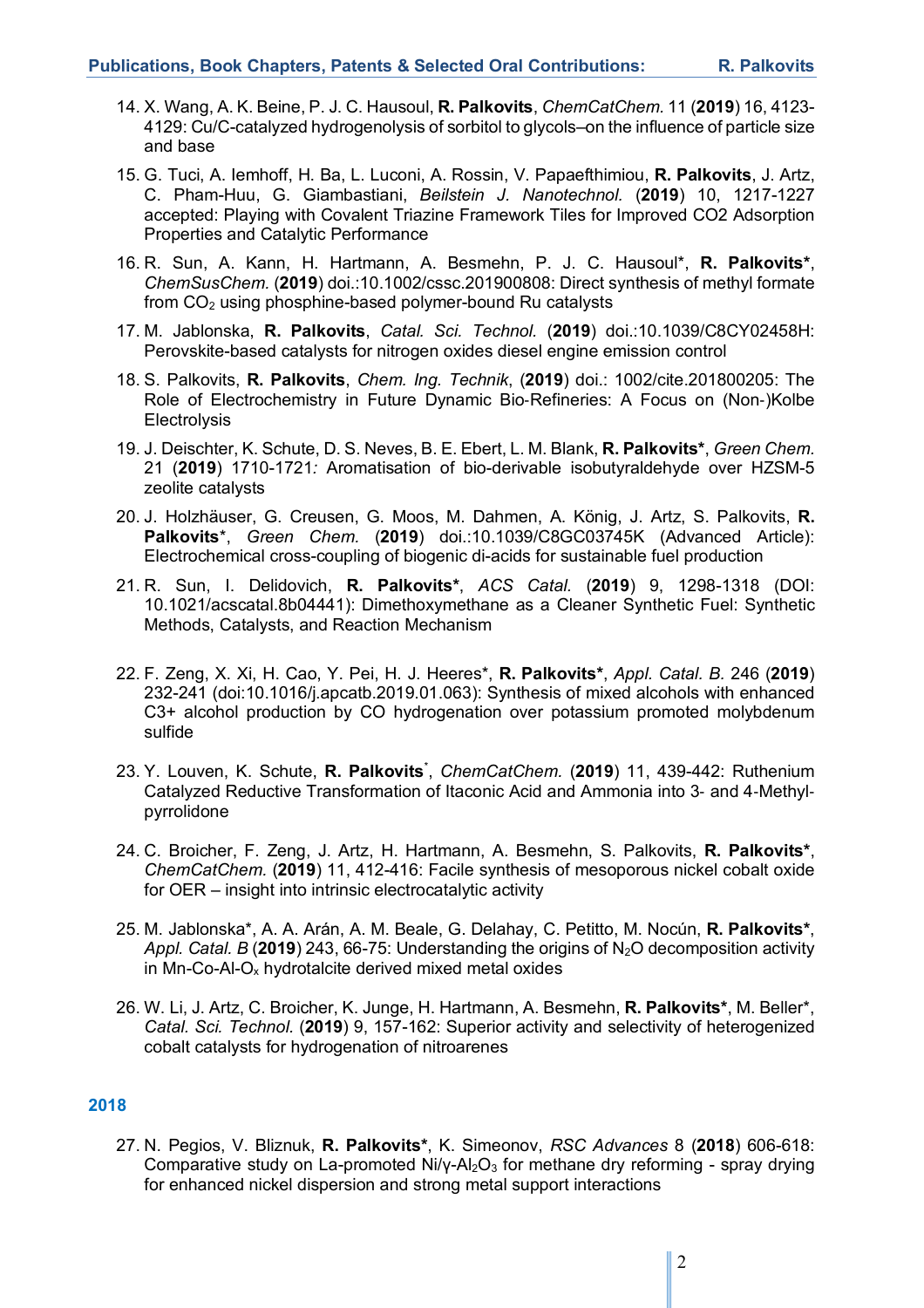- 28. J. Artz, **R. Palkovits\***, *Curr. Opinion Green Sustain. Chem.,* 14 (**2018**) 14-18: Cellulosebased platform chemical: The path to application
- 29. M. Jabłońska\*, L. Buselli, M. Nocuń, **R. Palkovits\***, *ChemCatChem.* 10 (**2018**) 1, 296– 304: Ag-Doped Co-(Mg)-Al-Ox Mixed Metal Oxides as Potential Catalysts for N2O Decomposition
- 30. F. Zeng, C. Broicher, S. Palkovits, K. Simeonov, **R. Palkovits\***, *Catal. Sci. Technol.* (**2018**) *8, 367-375:* Synergy between active sites and electric conductivity of molybdenum sulfide for efficient electrochemical hydrogen production
- 31. C. Mebrahtu, S. Abate, S. Chen, A. F. Sierra Salazar, S. Perathoner, F. Krebs, **R. Palkovits**, G. Centi\*, *Energy Technol.* (**2018**) 6, 6, 1196-1207: Enhanced catalytic activity of Fe-promoted Ni over γ-Al<sub>2</sub>O<sub>3</sub> nanosheets for CO<sub>2</sub> methanation
- 32. C. Mebrahtu, F. Krebs, S. Perathonera, S. Abate, G. Centi, **R. Palkovits\***, *Catal. Sci. Technol.* (2018) 8, 1016-1027: Hydrotalcite based Ni-Fe/(Mg, Al)O<sub>x</sub> catalysts for  $CO<sub>2</sub>$ methanation – tailoring Fe content for optimum CO dissociation, basicity, and particle size
- 33. L. Negahdar, P. J. C. Hausoul, S. Palkovits, S. Sibirtsec, **R. Palkovits\*,** *Int. J. Chem. Kinetics* (**2018**) 50, 5, 325-334: Conversion of polysaccharide to sugar alcohol: A modeling approach based on oligosaccharides
- 34. C. Broicher, J. Artz, S. Palkovits, H. Antoni, M. Drögeler, D. M. Morales, C. Stampfer, **R. Palkovits\***, *Catal. Sci. Technol.* 8 (**2018**) 1517-1521*:* Mesoporous manganesephthalocyanine based materials for electrochemical water oxidation via tailored templating
- 35. K. Beine, A. J. D. Krüger, C. Weidenthaler, J. Artz, P. J. C. Hausoul, **R. Palkovits\***, *Green Chem.* (**2018**) *20,* 1316-1322: Selective production of glycols from Xylitol over Ru/CTFcatalysts - Suppressing the formation of lactic acid
- 36. M. Jabłońska, B. Wolkenar, A. M. Beale, S. Pischinger, **R. Palkovits\***, *Catal. Commun.*  (**2018**) 110, 5-9: Comparison of Cu-Mg-Al and Cu/Al<sub>2</sub>O<sub>3</sub> catalysts in selective ammonia oxidation into nitrogen and water vapour
- 37. M. Jabłońska, A. M. Beale, M. Nocuń, **R. Palkovits\*** , *Appl. Catal. B.* 232 (**2018**) 275-287: Ag-Cu based catalysts for the selective ammonia oxidation into nitrogen and water vapour
- 38. X. Zhang, G. Sorda, M. Helmin, M. Rose, A. Kätelhön, A. Bardow, R. Madlener, R. Palkovits, A. Mitsos\*, *Energy* 151 (2018) 826-838: CO<sub>2</sub> Mitigation Costs of Catalytic Methane Decomposition
- 39. T. Lazaridis, L. Sandbrink, M. Rose\*, **R. Palkovits\***, *Microporous Mesoporous Mater.* 267 (**2018**) 198-202: Ambient temperature gas phase sulphonation: A mild route towards acid functionalised ordered mesoporous organosilica
- 40. A. Kann, H. Hartmann, A. Besmehn, P. J. C. Hausoul\*, **R. Palkovits\***, *ChemSusChem.*  (**2018**) 11, 11, 1857-1865 doi: 10.1002/cssc.201800413: Hydrogenation of CO2 to formate over Ru immobilized on Solid Molecular Phosphines
- 41. N. Pegios, V. Bliznuk, S. A. Theofanidis, V. V. Galvita, Guy B. Marin, R. Palkovits, K. Simeonov, *Appl. Surf. Sci.* 452 (**2018**) 239-247: Ni nanoparticles and the Kirkendall effect in dry reforming of methane
- 42. P. Chen, A. Khetan, M. Jablońska, J. Simböck, M. Muhler, **R. Palkovits**, H. Pitsch, U. Simon, *Appl. Catal. B.* (**2018**) 237, 263-272: Local dynamics of copper active sites in zeolite catalysts for selective catalytic reduction of  $NO<sub>x</sub>$  with  $NH<sub>3</sub>$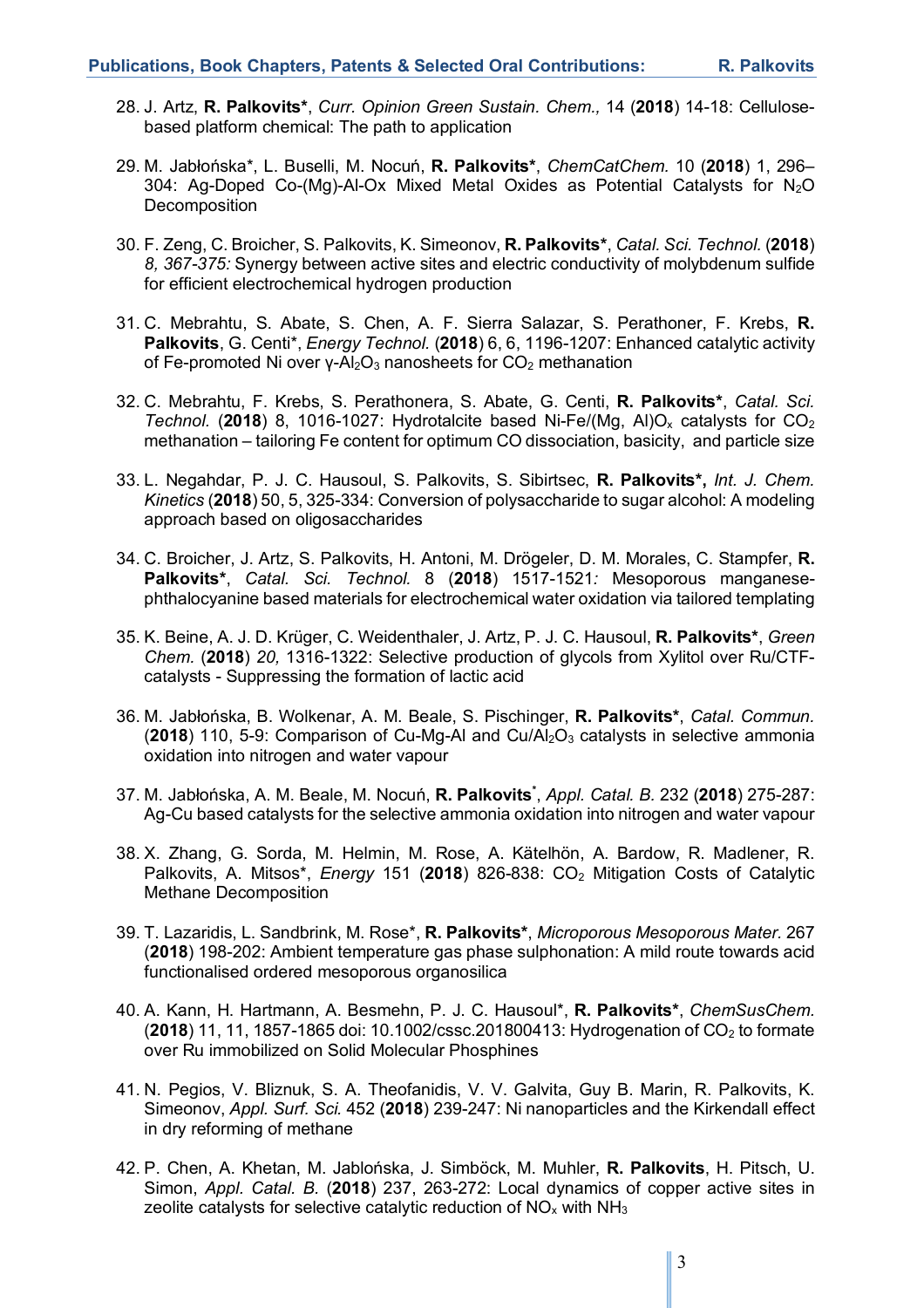- 43. J. Mensah, I. Delidovich, L. Weisgerber, P. J. H. Hausoul, W. Schrader, **R. Palkovits\***, *ChemSusChem.* (**2018**) 11, 15, 2579-2586: Mechanistic Studies of the Cu(OH)+ - Catalyzed Isomerization of Glucose into Fructose in Water
- 44. E. Klindtworth, I. Delidovich, **R. Palkovits**, *J. Hydrogen Energy* (**2018**) 43, 45, 20772- 20782: Borohydride in Ionic Liquids for Tailored Hydrogen Release
- 45. **R. Palkovits**, *Chem. Ing. Techn.* (**2018**) 90 (11), 1699-1708: Sustainable Carbon Sources and Renewable Energy: Challenges and Opportunities at the Interface of Catalysis and Reaction Engineering
- 46. G. Creusen, F. J. Holzhäuser, J. Artz, S. Palkovits, **R. Palkovits**, *ACS Sust. Chem. Eng.* (**2018**) 6 (12), 17108–17113*:* Producing Widespread Monomers from Biomass Using Economical Carbon and Ruthenium–Titanium Dioxide Electrocatalysts
- 47. J. Artz, I. Delidovich, M. Pilaski, J. Niemeier, B. M. Kübber, K. Rahimi, **R. Palkovits\*,** *RSC Adv.* 8 (**2018**) 22392-22401: Sulfonated Covalent Triazine-based Frameworks as catalysts for the hydrolysis of Cellobiose to Glucose
- 48. A. K. Beine, C. Broicher, Q. Hu, L. Mayerl, T. Bisswanger, H. Hartmann, A. Besmehn, S. Palkovits, A.-L. Lu, **R. Palkovits**\*, *Catal. Sci. Technol.* (2018) 8, 6311-6315: Carbon nanotube containing polyacrylonitrile materials for the oxygen evolution reaction

- 49. S. Dürr, M. Müller, H. Jorschick, M. Helmin, A. Bösmann, **R. Palkovits\*** and Peter Wasserscheid\*, *ChemSusChem.* 10 (**2017**) 1, 42-47, *DOI: 10.1002/cssc.201600435*:  $CO<sub>2</sub>$ -free hydrogen production with integrated  $H<sub>2</sub>$  separation & storage
- 50. L. Negahdar, M. G. Al-Shaal, J. Holzhäuser, **R. Palkovits\***, *Chem. Eng. Sci.* 158 (**2017**) *545–551*: Kinetic analysis of the catalytic hydrogenation of alkyl levulinates to γvalerolactone
- 51. P. J. C. Hausoul\*, A. K. Beine, L. Neghadar, **R. Palkovits\***, *Catal. Sci. Technol.* 7 (**2017**) 56-63: Kinetics Study of the Ru/C-Catalysed Hydrogenolysis of Polyols - Insight into the Interactions with the Metal Surface
- 52. G. Tuci, M. Pilaski, H. Ba, A. Rossin, L. Luconi, S. Caporali, C. Pham-Huu\*, **R. Palkovits\*** and G. Giambastiani\*, *Adv. Funct. Mater.* (**2017**) 27 (7), 1605672: Unraveling Surface Basicity and Bulk Morphology Links on Covalent Triazine Frameworks with Unique Gas Adsorption and Catalytic Properties
- 53. A. Klein, **R. Palkovits\***, *Catal. Commun.* 91 (**2017**) 72-75: Influence of structural parameters on the conversion of ethanol into 1,3 butadiene using mesoporous zeolites
- 54. J. Holzhäuser, J. Artz, S. Palkovits, D. Kreyenschulte, J. Büchs, **R. Palkovits\***, *Green Chem.* 19 (**2017**) 2390-2397: Electrocatalytic upgrading of itaconic acid to methylsuccinic acid using fermentation broth as substrate solution
- 55. X. Yi, M. G. Al-Shaal, W. Ciptonugroho, I. Delidovich, X. Wang,\* **R. Palkovits\***, *ChemSusChem.* 10 (**2017**) 7, 1494–1500: Synthesis of butyl levulinate based on α-Angelica Lactone in the presence of easily separable heteropoly acid catalysts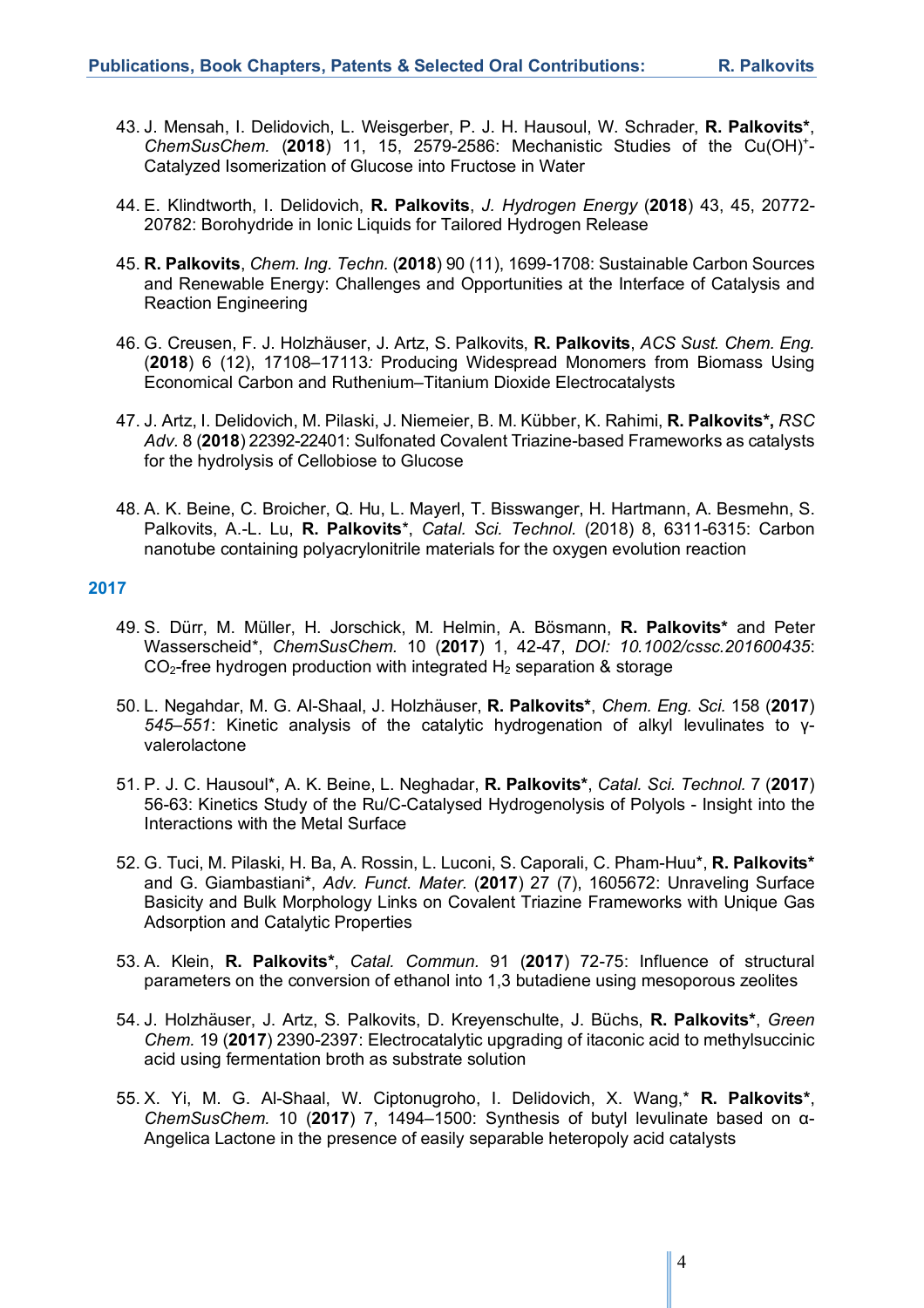- 56. L. Sandbrink, K. Beckerle, I. Meiners, R. Liffmann, K. Rahimi, J. Okuda\*, **R. Palkovits\***, *ChemSusChem.* 10 (**2017**) 7, 1375–1379: Supported molybdenum catalysts for the deoxydehydration of diols
- 57. M. Jabłońska\*, K. Nothdurft, M. Nocuń, V. Girman, **R. Palkovits\***, *Appl. Catal. B.* 207 (**2017**) *385-396*: Redox-performance correlations in Ag-Cu-Mg-Al, Ce-Cu-Mg-Al, and Ga-Cu-Mg-Al hydrotalcite derived mixed metal oxides in NH3-SCO
- 58. M. Jabłońska\*, W. Ciptonugroho, V. Girman, **R. Palkovits\*,** *Microporous Mesoporous Mater.* 245 (**2017**) 31–44: Preparation, characterization and catalytic performance of Agmodified mesoporous  $TiO<sub>2</sub>$  in low-temperature selective ammonia oxidation into nitrogen and water vapour
- 59. G. Rubulotta, K. L. Luska, C. U. Blanco, T. Eifert, **R. Palkovits**, E. A. Quadrellia, C. Thieuleux\*, W. Leitner\*, *ACS Sustainable Chem. Eng.* 5 (**2017**) 5, 3762–3767: Highly selective hydrogenation of R-(+)-limonene to (+)-p-1-menthene in batch and continuous flow reactors
- 60. M. Jabłońska, M. Nocuń, K. Gołąbek, **R. Palkovits\***, *Appl. Surf. Sci.* (**2017**) 423, 498-508: Effect of preparation procedures on catalytic activity of copper-based mixed oxides in selective catalytic oxidation of ammonia into nitrogen and water vapour
- 61. H. A. Aleksandrov, N. Pegios, **R. Palkovits**, K. Simeonov, G. N. Vayssilov, *Catal. Sci. Technol.* (**2017**) 7, 3339-3347: Elucidation of the higher coking resistance of small versus large nickel nanoparticles in methane dry reforming via computational modeling
- 62. M. S. Gyngazova, L. Negahdar, L. C. Blumenthal, **R. Palkovits\***, *Chem. Eng. Sci.* (**2017**) 173, 455-464: Experimental and Kinetic Analysis of the Liquid Phase Hydrogenation of 5- Hydroxymethylfurfural to 2,5-Dimethylfuran over Carbon-Supported Nickel
- 63. **R. Palkovits**, I. Delidovich, *Phil. Trans. R. Soc. A.* (**2017**) DOI 10.1098/rsta.2017.0064: Efficient utilization of renewable feedstocks: the role of catalysis and process design
- 64. C. Broicher, S. Foit, M. Rose, P. J. C. Hausoul, **R. Palkovits\***, *ACS Catal.* 7 (**2017**) 12, 8413–8419: A Bipyridine-based Conjugated Microporous Polymer for the Ir-Catalyzed Dehydrogenation of Formic Acid

- 65. I. Delidovich, R. Palkovits\*, *Microporous Mesoporous Mater.* 219 (**2016**) *317–321*: Impacts of acidity and textural properties of oxidized carbon materials on their catalytic activity for hydrolysis of cellobiose
- 66. M. Jabłońska, **R. Palkovits\***, *Appl. Catal. B.* (**2016**) 181, 332–351: Copper based catalysts for the selective ammonia oxidation into nitrogen and water vapour – Recent trends and open challenges
- 67. M. Jabłońska, **R. Palkovits\***, *Catal. Sci. Technol.* 6 (**2016**) 49-72: Nitrogen oxide removal over hydrotalcite derived mixed metal oxides
- 68. S. Maaz, M. Rose, **R. Palkovits\***, *Microporous Mesoporous Mater.* 220 (**2016**) 183–187: Systematic investigation of the pore structure and surface properties of SBA 15 by water vapor physisorption
- 69. T. Franken, Christian Mbaya Mani, **R. Palkovits\***, *Microporous Mesoporous Mater.* 221 (**2016**) 91-100: Crystalline ordered mesoporous Cu0.25Co2.75O4 prepared with selected mesoporous silica templates and their performances as DeN<sub>2</sub>O catalysts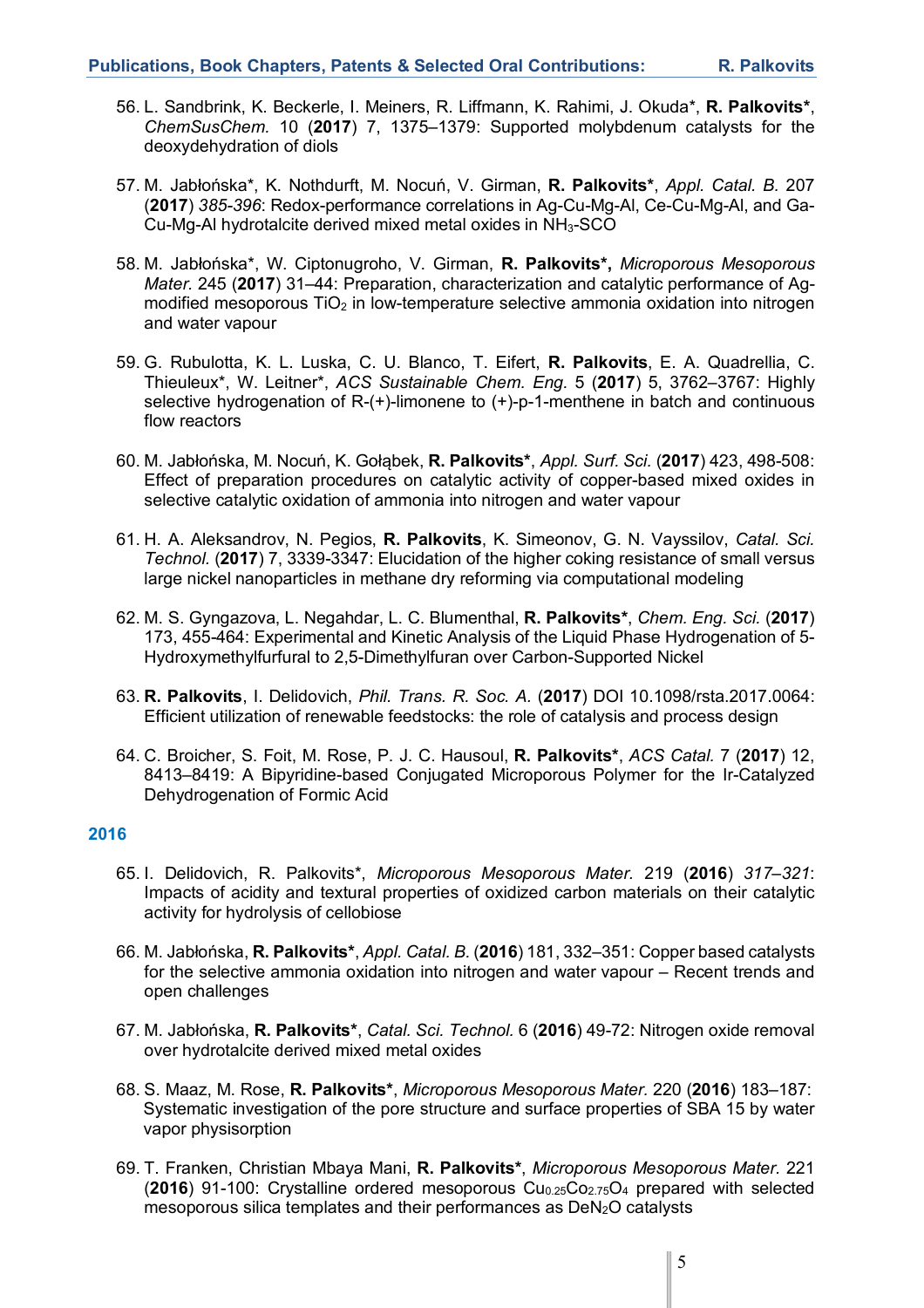- 70. I. Delidovich, P. J. C. Hausoul, L. Deng, R. Pfützenreuter, M. Rose, **R. Palkovits\***, *Chem. Rev.* 116 (**2016**) 3, 1540-1599: Alternative Monomers from lignocellulose and their application for polymer production
- 71. L. Blumenthal, C. M. Jens, J. Ulbrich, V. Langrehr, F. Schwering, U. Kunz, T. Turek, K. Leonhard, **R. Palkovits\***, *ACS Sustain. Chem. Eng*. 4 (**2016**) 1, 228-235: Solvent selection for HMF extraction: bridging theoretical prediction, lab experiment and feasibility analysis
- 72. L. Negahdar, I. Delidovich, **R. Palkovits\***, *Appl. Catal. B.* 184 (**2016**) 285–298: Kinetics of cellulose and hemicelluloses hydrolysis: insight into the reaction mechanism
- 73. G. M. Al-Shaal, M. Calin, I. Delidovich, **R. Palkovits\***, *Catal. Commun*. 75 (**2016**) 65-68: Microwave-assisted reduction of levulinic acid with alcohols producing γ-valerolactone in the presence of a Ru/C catalyst
- 74. L. Sandbrink, E. Klindtworth, A. M. Beale, **R. Palkovits\***, *ACS Catal.* 6 (**2016**) 2, 677-680:  $ReOx@TiO<sub>2</sub> - a recyclable solid catalyst for deoxydehydration$
- 75. D. Li\*, B. Kang, U. Englert, J. Klankermayer, **R. Palkovits\***, *ChemSusChem.* 9 (**2016**) 2, 177–180: Direct Hydrogenation of Bio-based Carboxylic Acids Mediated by a Novel Ncentered Tridentate Phosphine Ligand
- 76. I. Delidovich, **R. Palkovits\***, *ChemSusChem.* 9 (**2016**) 6, 547-561: Catalytic isomerization of biomass-derived aldoses: a review
- 77. I. Delidovich, **R. Palkovits\***, *Green Chem.* 18 (**2016**) 590-593: (Editorial) Catalytic versus stoichiometric reagents as key concept for Green Chemistry
- 78. A. Klein, K. Keisers, **R. Palkovits\***, *Appl. Catal. A* 514 (**2016**) 192–202: Formation of 1,3 butadiene from ethanol in a two-step process using modified zeolite-β catalysts.
- 79. P. J. C. Hausoul\*, C. Broicher, R. Vegliante, C. Göb, **R. Palkovits\***, *Angew. Chem. Int. Ed*. 55 (**2016**) 18, 5597 - 5601: Solid Molecular Phosphine Catalysts for Formic acid Decomposition in the Biorefinery
- 80. M. Soorholtz, L. C. Jones, D. Samuelis, C. Weidenthaler, R. J. White, M.-M. Titirici, D. Cullen, T. Zimmermann, M. Antonietti, J. Maier, **R. Palkovits**, B. F. Chmelka, F. Schüth, *ACS Catal.* 6 (**2016**) 4, 2332–2340: The platinum environment of a solid analog of the molecular Periana catalyst
- 81. M. Pilaski, J. Artz, A. M. Beale, **R. Palkovits\***, *Microporous Mesoporous Mater*. 227 (**2016**) 219–227: N-containing Covalent Organic Frameworks as Supports for Rhodium as Transition-Metal Catalysts in Hydroformylation Reactions
- 82. K. Schute, C. Detoni, A. Kann, O. Jung, **R. Palkovits\***, M. Rose\*, *ACS Sustainable Chem. Eng.* 4 (**2016**) 11, 5921–5928*:* Itaconic acid separation by selective adsorption: Outstanding performance of hydrophobic adsorbents
- 83. H. Kleineberg, M. Eisenacher, H. Lange, H. Strutz, **R. Palkovits\***, *Catal. Sci. Technol.* 6 (**2016**) 6057-6065: Perovskites and Metal Nitrides as Catalysts in the Base-Catalysed Aldol Addition of Isobutyraldehyde with Formaldehyde
- 84. W. Ciptonugroho, G. M. Al-Shaal, J. B. Mensah, **R. Palkovits\***, *J. Catal.* 340 (**2016**) 17– 29: One pot synthesis of WO $\sqrt{m}$ esoporous-ZrO<sub>2</sub> catalyst for the production of levulinicacid esters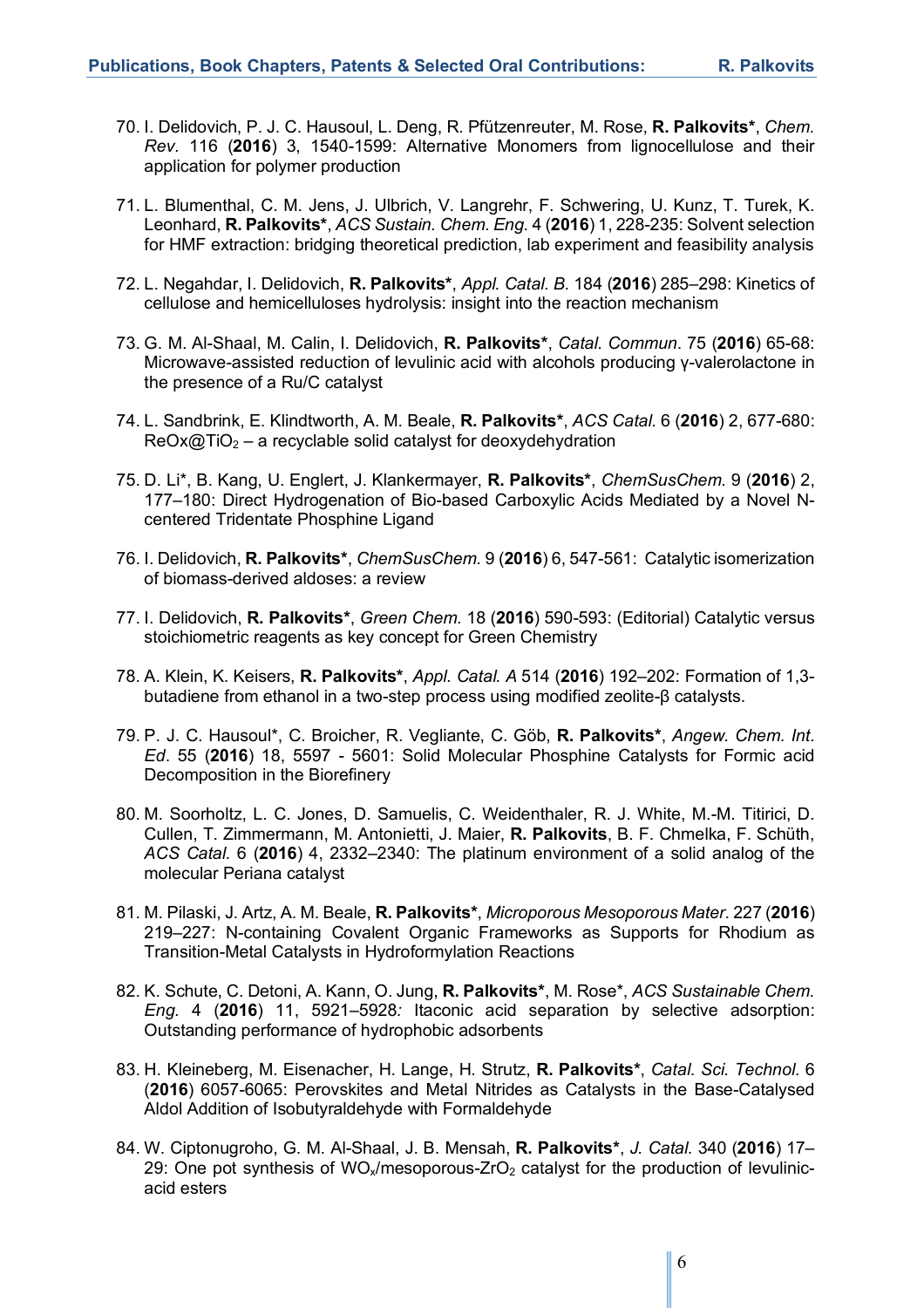- 85. P. Chen, J. Simböck, S. Schönebaum, D. Rauch, T. Simons, **R. Palkovits**, R. Moos, U. Simon\*, *Sensors & Actuators B: Chemical* 236 (**2016**) 1075–1082: Monitoring NH3 storage and conversion in Cu-ZSM-5 and Cu-SAPO-34 catalysts for  $NH<sub>3</sub>$ -SCR by simultaneous impedance and DRIFT spectroscopy
- 86. N. Pegios, G. Schroer, K. Rahimi, **R. Palkovits\***, K. Simeonov\*, *Catal. Sci. Technol.* 6 (**2016**) 6372-6380: Design of modular Ni-foam based catalysts for dry reforming of methane
- 87. I. Obregón, I. Gandarias, M. G. Al-Shaal, P. L. Arias\*, **R. Palkovits**, *ChemSusChem.* 9 (**2016**) 2488 – 2495: The role of the hydrogen source on the selective production of  $\gamma$ valerolactone and 2-methyltetrahydrofuran from levulinic acid
- 88. F. Krebs, V. Bliznuk, J. Hyun Baik, **R. Palkovits\***, K. Simeonov\*, *Reaction Chemistry & Engineering* 1 (**2016**) 477-484: Implementation of Plackett-Burman Design to Identify Main Effects on Catalytic Performance for Methanation of Residual Syngas after LPG Synthesis
- 89. I. Delidovich, **R. Palkovits\***, *Curr. Opinion Green & Sustain. Chem.* (**2016**) *accepted:* Understanding the mechanisms of transformations catalysed by solid Brønsted acids and bases for aqueous-phase reactions
- 90. I. Delidovich, **R. Palkovits**\*, *Green Chem.,* 18 (**2016**) 5822-5830: Extraction-assisted isomerization of glucose into fructose catalyzed by phosphates
- 91. P. Chen, M. Jablonska, P. Weide, M. Muhler, R. Moos, **R. Palkovits**, U. Simon, *ACS Catal.* 6 (**2016**) 11, 7696–7700*:* Formation and impact of ammonium ion intermediates in NH3- SCR over Fe-ZSM-5 zeolite catalysts
- 92. M. Jablonska, **R. Palkovits\***, *Catal. Sci & Techn. 6* (**2016**) 7671-7687: It is no laughing matter: Nitrous oxide formation in diesel engines and advances in its abatement over rhodium based catalysts

- 93. L. Negahdar, P. J. C. Hausoul, S. Palkovits, **R. Palkovits\***, *Appl. Catal. B* 166-167 (**2015**) 460–464: Direct cleavage of sorbitol from oligosaccharides via a sequential hydrogenation-hydrolysis pathway
- 94. J. Artz, S. Mallmann, **R. Palkovits\***, *ChemSusChem*. 8 (**2015**) 4, 672–679: Selective Aerobic Oxidation of HMF to 2,5-Diformylfuran on Covalent Triazine Frameworks-Supported Ru Catalysts
- 95. **R. Palkovits\***, *ChemSusChem.* 8 (**2015**) 5, 755–757 (Viewpoint): Progress in Cellulosic **Biofuels**
- 96. X. Yi, I. Delidovich, Z. Sun, S. Wang, X. Wang, R. Palkovits, *Catal. Sci. Technol.* 5 (**2015**) 2496-2502: Heteropoly acid ionic crystal containing Cr as active catalyst for dehydration of monosaccharides to produce 5-HMF in water
- 97. T. Franken, **R. Palkovits\***, *Appl. Catal. B.* 176-177 (**2015**) 298–305: Investigation of mixed  $Cu<sub>x</sub>Co<sub>3-x</sub>O<sub>4</sub>$  spinels as catalysts for an efficient N<sub>2</sub>O decomposition
- 98. I. Delidovich, **R. Palkovits\***, *J. Catal.* 327 (**2015**) 1–9: Structure-performance correlations of Mg-Al hydrotalcite catalysts for the isomerization of glucose into fructose
- 99. P. J. C. Hausoul, L. Negahdar, **R. Palkovits\***, *ChemSusChem.* 8 (**2015**) 19, 3323–3330: Understanding the Ru/C catalyzed hydrogenation of Cellulose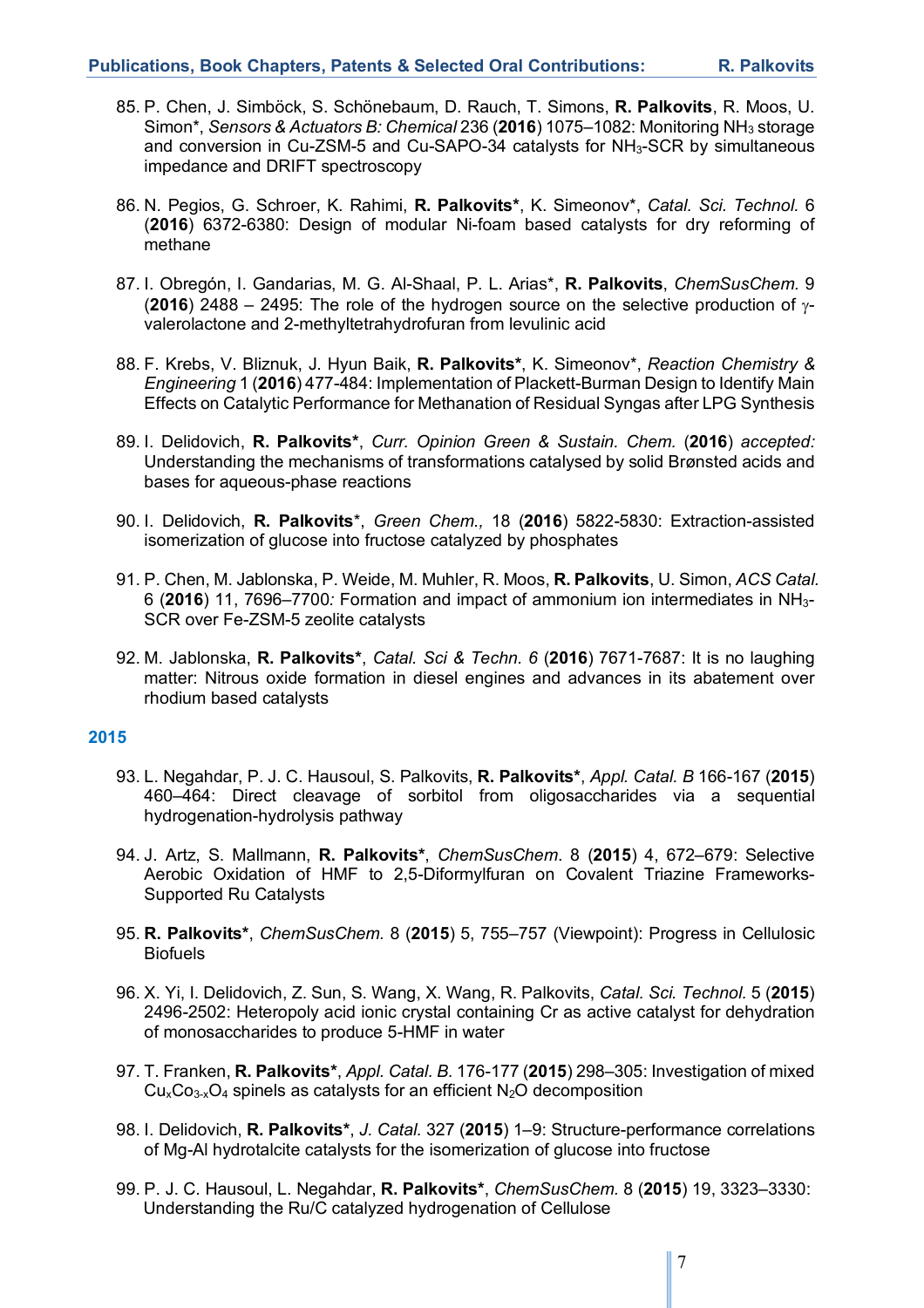- 100. M. G. Al-Shaal, W. Ciptonugroho, F. J. Holzhäuser, P. Hausoul, **R. Palkovits\***, *Catal. Sci. Technol.* 5 (**2015**) 5168-5173: Catalytic Upgrading of a-Angelica lactone to Levulinic acid esters under mild conditions over heterogeneous catalysts.
- 101. J. Artz, **R. Palkovits\***, *ChemSusChem*. 8 (**2015**) 22, 3832–3838: Base-free aqueous-phase oxidation of 5-hydroxymethylfurfural over ruthenium supported on mesoporous nitrogen-containing triazine frameworks
- 102. M. Tao, X. Yi, I. Delidovich, **R. Palkovits\***, J. Shi, X. Wang\*, *ChemSusChem.* 8 (**2015**) 24, 4195-4201: Efficient selective oxidation of glycerol into lactic acid catalyzed by heteropoly acid catalysts under mild base-free conditions

- 103. M. G. Al-Shaal, A. Dzierbinski, **R. Palkovits\***, *Green Chem*. 16 (**2014**) 1358-1364: Solvent-free  $\gamma$ -valerolactone hydrogenation catalyzed by Ru/C: A reaction network analysis
- 104. K. Tajvidi, P. J. C. Hausoul, **R. Palkovits\***, *ChemSusChem*. 7 (**2014**) 5, 1311–1317: Hydrogenolysis of Cellulose over Cu-Based Catalysts -Analysis of the Reaction Network
- 105. R. Pfützenreuther, M. Helmin, S. Palkovits, **R. Palkovits\***, R. Rose\*, *Catal. Today* 234 (**2014**) 113–118: Reaction Network Analysis and Continuous Production of Isosorbide tert-Butyl Ethers
- 106. I. Delidovich, K. Leonhard, **R. Palkovits\***, *Energy Environ. Sci.* 7 (**2014**) 2803-2830: Cellulose and Hemicellulose valorisation: An integrated challenge of catalysis and reaction engineering
- 107. M. G. AlShaal, P. J. C. Hausoul, **R. Palkovits\***, *Chem. Commun.* 50 (**2014**) 10206- 10209: Efficient, Solvent-Free Hydrogenation of α-Angelica Lactone Catalysed by Ru/C at Atmospheric Pressure and Room Temperature
- 108. I. Delidovich, **R. Palkovits\***, *Catal. Sci. Technol.* 4 (**2014**) 4, 4322-4329: Catalytic activity and stability of hydrophobic Mg-Al hydrotalcites in the continuous aqueous-phase isomerization of glucose into fructose
- 109. C. Detoni, C. Gierlich, M. Rose\*, **R. Palkovits\***, *ACS Sustainable Chem. Eng.* 2 (**2014**) 10, 2407–2415: Selective liquid phase adsorption of 5-hydroxymethylfurfural on nanoporous hypercrosslinked polymers

- 110. M. Soorholtz, R. J. White,\* T. Zimmermann, M.-M. Titirici, M. Antonietti, **R. Palkovits**, F. Schüth\*, *Chem. Commun.* 49 (**2013**) 240-242: Direct methane oxidation over Pt-modified nitrogen-doped carbons
- 111. F. Richter, K. Pupovac, **R. Palkovits**, F. Schüth, *ACS Catal.* 3 (**2013**) 2, 123–127: A set of acidic resin catalysts to correlate structure and reactivity in fructose conversion to 5-hydroxymethylfurfural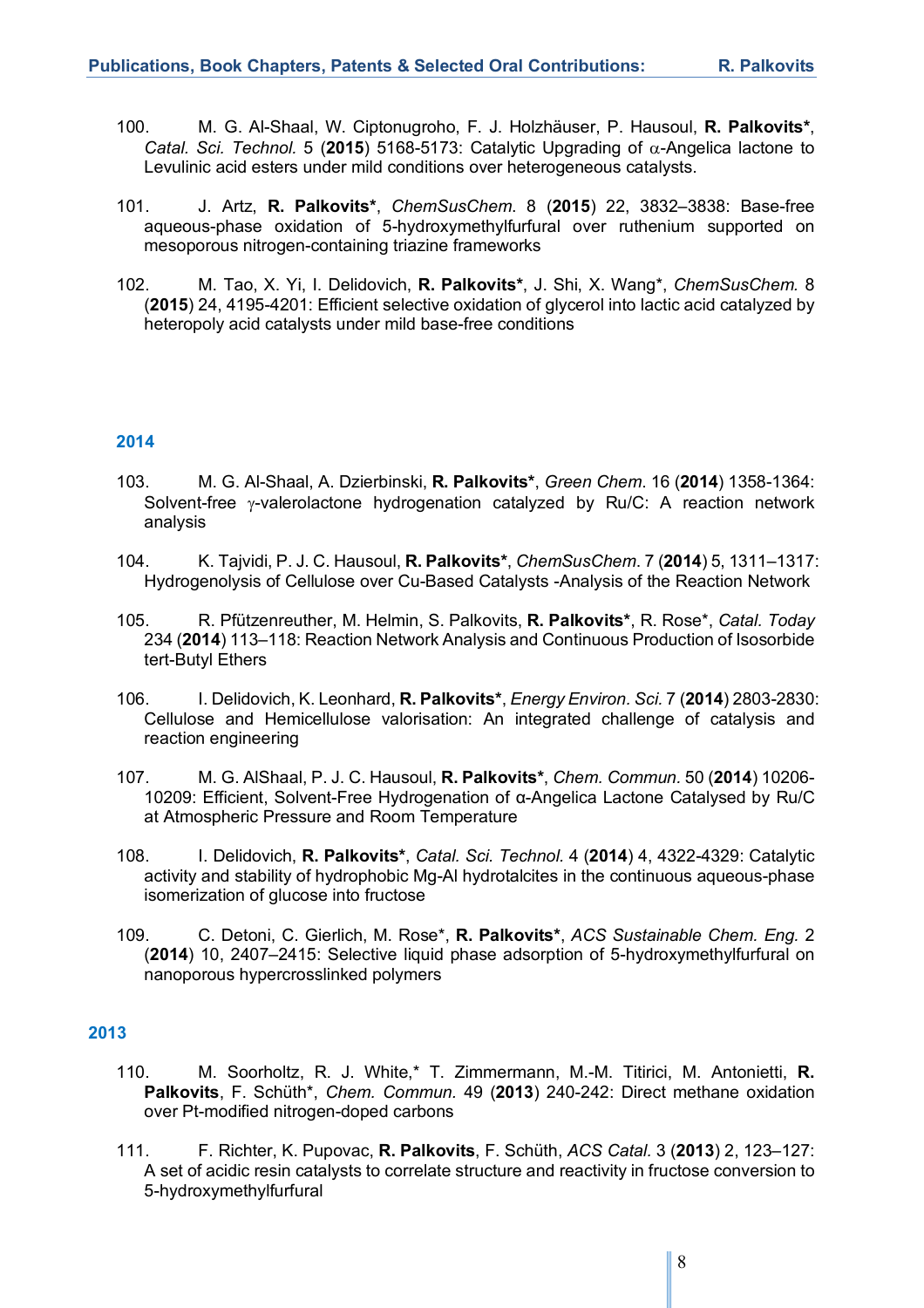- 112. M. Rose\*, R. Pfützenreuter, **R. Palkovits\***, *Catal. Sci. Technol.* 3 (**2013**) 938-941: Heterogeneous catalysed production of isosorbide tert-butyl ethers
- 113. L. Weisgerber, S. Palkovits, **R. Palkovits\***, *Chem. Ing. Techn.* 85 (**2013**) 4, 512– 515: Development of a reactor setup for continuous dehydration of carbohydrates
- 114. J. U. Oltmanns, S. Palkovits, **R. Palkovits\***, *Appl. Catal. A* 456 (**2013**) 168-173: Kinetic Investigation of Sorbitol and Xylitol Dehydration Catalyzed by Silicotungstic Acid in Water
- 115. K. Pupovac, **R. Palkovits\***, *ChemSusChem.* 6 (**2013**) 11, 2103–2111: Cu/MgAl2O4 - a promising bifunctional catalyst for aldol condensation of 5-hydroxymethylfurfural and selective transfer hydrogenation
- 116. M. Rose\*, D. Weber, B. V. Lotsch, R. K. Kremer, R. Goddart, **R. Palkovits\***, *Microporous Mesoporous Mater.* 181 (**2013**) 217–221: Biogenic metal–organic frameworks: 2,5-Furandicarboxylic acid as versatile building block"
- 117. L. Negahdar, J. U. Oltmanns, S. Palkovits, **R. Palkovits\***, *Appl. Catal. B* 147 (**2013**) 677-683: Kinetic investigation of the catalytic conversion of cellobiose to sorbitol

- 118. M. Rose, **R. Palkovits\*,** *ChemSusChem*. (**2012**) 5, 1, 167–176: Isosorbide as Renewable Platform Chemical for Versatile Applications - Quo Vadis?
- 119. F. Schüth, **R. Palkovits**, R. Schlögl, D.S. Su, *Energy Environ. Sci*., 5 (**2012**) 6278- 6289: Ammonia as a Possible Element in an Energy Infrastructure: Catalysts for Ammonia Decomposition.
- 120. A. M. Ruppert, K. Weinberg, **R. Palkovits\*,** *Angew. Chem. Int. Ed.* 51 (**2012**) 11, 2564–2601: Hydrogenolysis goes bio – from carbohydrates and sugar alcohols to platform chemicals

A. M. Ruppert, K. Weinberg, **R. Palkovits\*,** *Angew. Chem.* 124 (**2012**) 11, 2614–2654: Hydrogenolyse wird Bio – von Kohlenhydraten und Zuckeralkoholen zu Plattformmolekülen.

- 121. M. G. Al-Shaal, W. R. H. Wright, **R. Palkovits**\*, *Green Chem.* 14 (**2012**) 1260- 1263: Exploring the ruthenium catalysed synthesis of γ-valerolactone in alcohols and utilisation of mild solvent-free reaction conditions
- 122. W. R. H. Wright, R**. Palkovits\*,** *ChemSusChem.* 5 (**2012**) 9, 1657-1667: Development of Heterogeneous Catalysts for the Conversion of Levulinic Acid to γ-Valerolactone.
- 123. K. Tajvidi, K. Pupovac, M. Kükrek, **R. Palkovits\***, *ChemSusChem.* 5 (**2012**) 2139– 2142: Copper-Based Catalysts for Efficient Valorization of Cellulose

## **2011**

124. **R. Palkovits\***, K. Tajvidi, A. M. Ruppert, J. Procelewska; *Chem. Commun.* 47 (**2011**) 576-578: Heteropoly acids as efficient acid catalysts in the one-step conversion of cellulose to sugar alcohols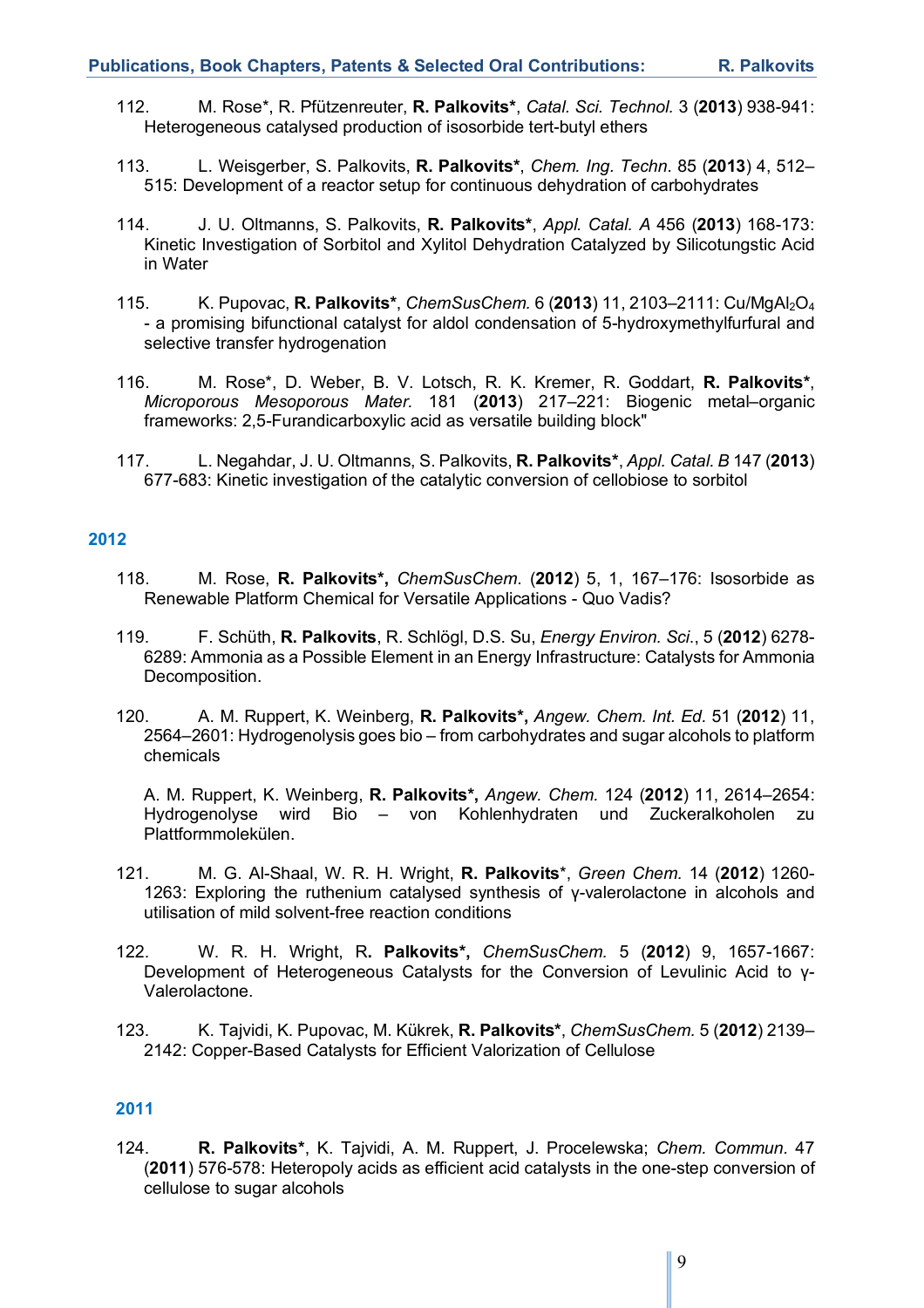- 125. **R. Palkovits\***, *Chem. Ing. Techn*. 83 (**2011**) 4, 1-10: Cellulose und heterogene Katalyse –Eine Kombination mit Zukunft
- 126. M. Rose, **R. Palkovits\***, *Macromol. Rapid Commun.* 32 (**2011**) 17, 1299-1311: Cellulose-Based Sustainable Polymers: State of the Art and Future Trends
- 127. Z. Schnepp, M. Thomas, S. Glatzel, K. Schlichte, **R. Palkovits**, C. Giordano, *J. Mater. Chem.* 21 (**2011**) 17760-17764: One pot route to sponge-like Fe3N nanostructures

- 128. **R. Palkovits**, C. von Malotki, M. Baumgarten, K. Müllen, C. Baltes, M. Antonietti, P. Kuhn, A. Thomas, F. Schüth; *ChemSusChem*. 3 (**2010**) 2, 277-282: Development of novel molecular and solid catalysts for the direct low-temperature oxidation of methane to methanol
- 129. R. Rinaldi, J. N. Mayne, J. von Stein, **R. Palkovits**, F. Schüth; *ChemSusChem*. 3 (**2010**) 2, 266-276: What is the factor responsible for the control of depolymerization of cellulose in ionic liquids – Solid acid catalyst or cellulose?
- 130. **R. Palkovits**, D. Arlt, H. Stepowska, F. Schüth; *Microporous Mesoporous Mater*.132 (2010) 319–327: Cross-metathesis as a versatile tool for reversible surface modifications
- 131. **R. Palkovits**\*, K. Tajvidi, A. Ruppert, R. Rinaldi, J. Procelewska; *Green Chem*. 12 (**2010**) 6, 972-978: Hydrogenolysis of cellulose combining mineral acids and hydrogenation catalysts
- 132. **R. Palkovits**\*, *Angew. Chem. Int. Ed*. 49 (**2010**) 26, 4336-4338 (invited Highlight article): Pentenoic acid pathways for cellulosic biofuels

**R. Palkovits**\*, *Angew. Chem.* 122 (**2010**) 26, 4434-4436 (invited Highlight article): Pentensäure als Wegbereiter für cellulosebasierte Biotreibstoffe

133. A. Kraupner, M. Antonietti, **R. Palkovits**, K. Schlichte, C. Giordano; *J. Mater. Chem.***,** 20 (**2010**) 29, 6019-6022: Mesoporous Fe3C Sponges as Magnetic Supports and for Catalysis

- 134. **R. Palkovits**, W. Schmidt,Y. Ilhan, A. Erdem-Şenatalar, F. Schüth, *Microporous Mesoporous Mater.* 117 (**2009**) 1-2, 228-232: Crosslinked TS-1 as stable catalyst for the Beckmann rearrangement of cyclohexanone oxime
- 135. **R. Palkovits**, A. N. Parvulescu, P. J. Hausoul, C. A. Kruithof, R. J. M. Klein Gebbink, B. M. Weckhuysen; *Green Chem*. 11 (**2009)**, 1155–1160: Telomerization of 1,3-butadiene with various alcohols by Pd/TOMPP catalysts: New opportunites for catalytic biomass valorization
- 136. **R. Palkovits**, D. Arlt, H. Stepowska, F. Schüth; *Chem Eur. J.*, 15 (**2009)** 36, 9183–9190: Reversible immobilization of a molecular catalyst and challenges of catalyst characterization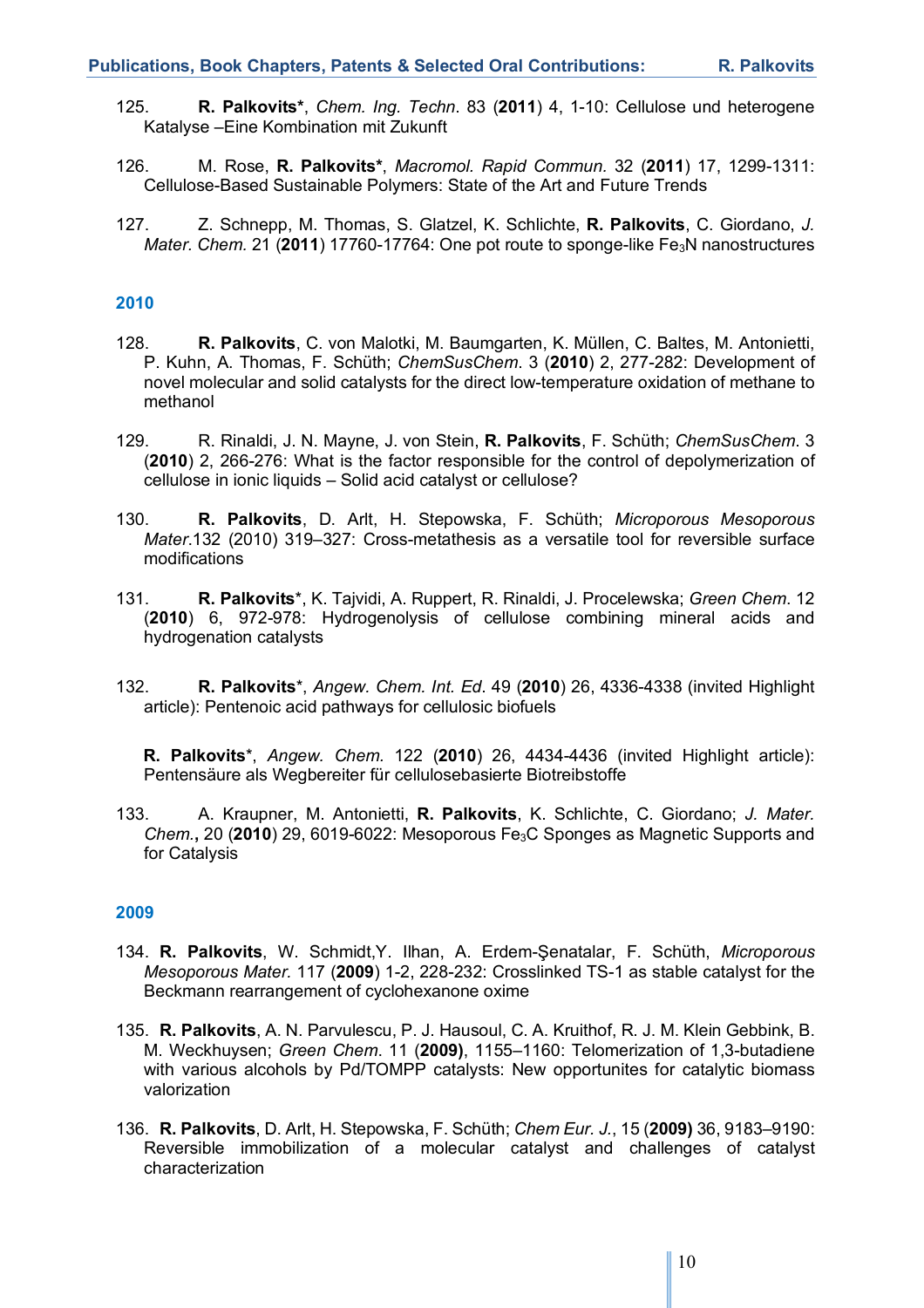137. **R. Palkovits**, M. Antonietti, P. Kuhn, A. Thomas, F. Schüth; *Angew. Chem. Int. Ed.* 48 (**2009)** 37, 6909-6912: Solid catalysts for the selective low-temperature oxidation of methane to methanol

**R. Palkovits**, M. Antonietti, P. Kuhn, A. Thomas, F. Schüth; *Angew. Chem*. 121 (**2009)**  37, 7042-7045: Feste Katalysatoren für die selektive Niedrigtemperaturoxidation von Methan zu Methanol

## **2008**

- 138. C.C. Pavel, **R. Palkovits**, F. Schüth, W. Schmidt; *J. Catal*. 254 (**2008**) 1, 84-90: The benefit of mesopores in ETS-10 on the vapor-phase Beckmann rearrangement of cyclohexanone oxime
- 139. **R. Palkovits**, I. Nieddu, R. J. M. Klein-Gebbink, B. M. Weckhuysen; *ChemSusChem*. 1 (**2008**) 193-196: Highly active catalysts for the telomerization of crude glycerol with 1,3-butadiene
- 140. H. Zhao, M. M. Kayser, Y. Wang, **R. Palkovits**, F. Schüth; *Microporous Mesoporous Mater*. 116 (**2008**) 1-3, 196-203: Mesoporous silica modified with enantiopure sulfoxide as catalyst in allylation of aldehydes
- 141. B. Weckhuysen, E. Sacaliuc-Parvulescu, H. Friedrich, **R. Palkovits**, X. Nijhuis; *J. Catal* 259 (**2008**) 1, 43-53: Understanding the effect of post-synthesis ammonium treatment on the catalytic activity of Au/SBA-15 catalysts for the oxidation of propene
- 142. **R. Palkovits**, I. Nieddu, C. A. Kruithof, R. J. M. Klein-Gebbink, B. M. Weckhuysen; *Chem. Eur. J.* 14 (**2008**) 8995-9005: On the Pd-based telomerization of glycerol with 1,3 butadiene applying methoxy-functionalized triphenyl-phosphine ligands
- 143. R. Rinaldi, **R. Palkovits**, F. Schüth; *Angew. Chem. Int. Ed*. 47 (**2008**) 8047-8050: Depolymerization of cellulose by solid catalysts in ionic liquids
- R. Rinaldi, **R. Palkovits**, F. Schüth; *Angew. Chem*. 120 (**2008**) 8167-8170: Depolymerization of cellulose by solid catalysts in ionic liquids

#### **2005 - 2007**

- 144. **R. Palkovits**, H. Althues, A. Rumplecker, B. Tesche, A. Dreier, U. Holle, G. Fink, CH. Cheng, DF. Shantz, S. Kaskel; *Langmuir*; 21 (**2005**) 13, 6048-6053: Polymerization of w/o microemulsions for the preparation of transparent  $SiO<sub>2</sub>/$  PMMA nanocomposites
- 145. **R. Palkovits**, Y. Illhan, W. Schmidt, C.M. Yang, A. Erdem-Sentalar, F. Schüth; *Stud. Surf. Sci. Catal*., 158B (**2005**) 1255-1263: Beckmann Rearrangement on microporous and mesoporous silica
- 146. W.-C. Li, A.-H. Lu, **R. Palkovits**, W. Schmidt, B. Spliethoff, F. Schüth; *J. Am. Chem. Soc*., 127 (**2005**) 36, 12595-12600: Hierarchically structured monolithic silicalite-1 consisting of crystallized nanoparticles and its performance in the Beckmann rearrangement of cyclohexanone oxime
- 147. **R. Palkovits**, S. Kaskel; *J. Mater. Chem.*; 16 (**2006**) 4, 391-394: Reverse micellemediated synthesis of zirconia with enhanced surface area using alcothermal treatment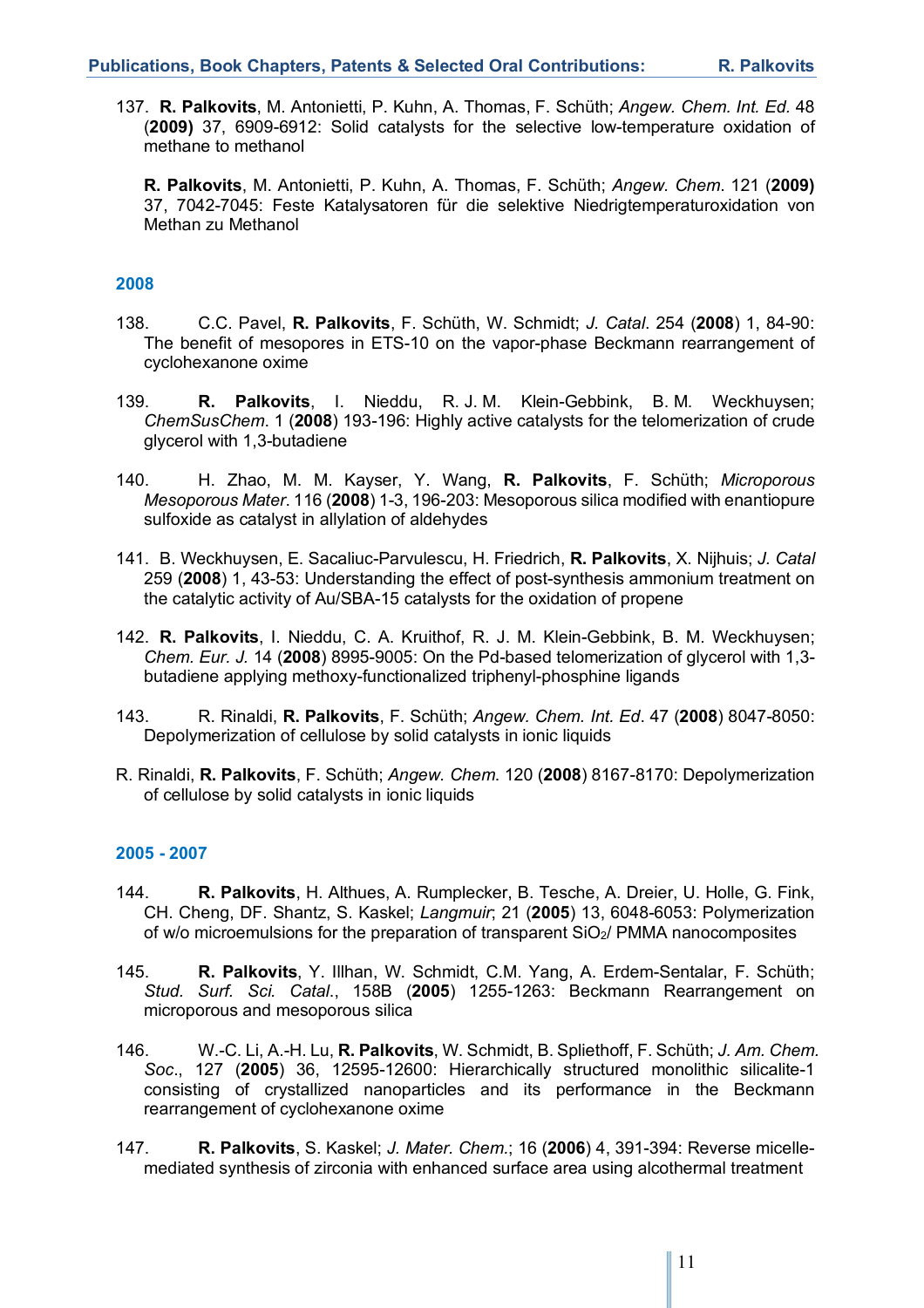- 148. H. Althues, **R. Palkovits**, A. Rumplecker, P. Simon, W. Sigle, M. Bredol, U. Kynast, S. Kaskel; *Chem. Mater*. 18 (**2006**) 4, 1068-1072: Synthesis and characterization of transparent luminescent ZnS:Mn/PMMA nanocomposites
- 149. **R. Palkovits**, C.-M. Yang, S. Olejnik, F. Schüth; *J. Catal*. 243 (**2006**) 1, 93-98: Active sites on SBA-15 in the Beckmann rearrangement of cyclohexanone oxime to εcaprolactam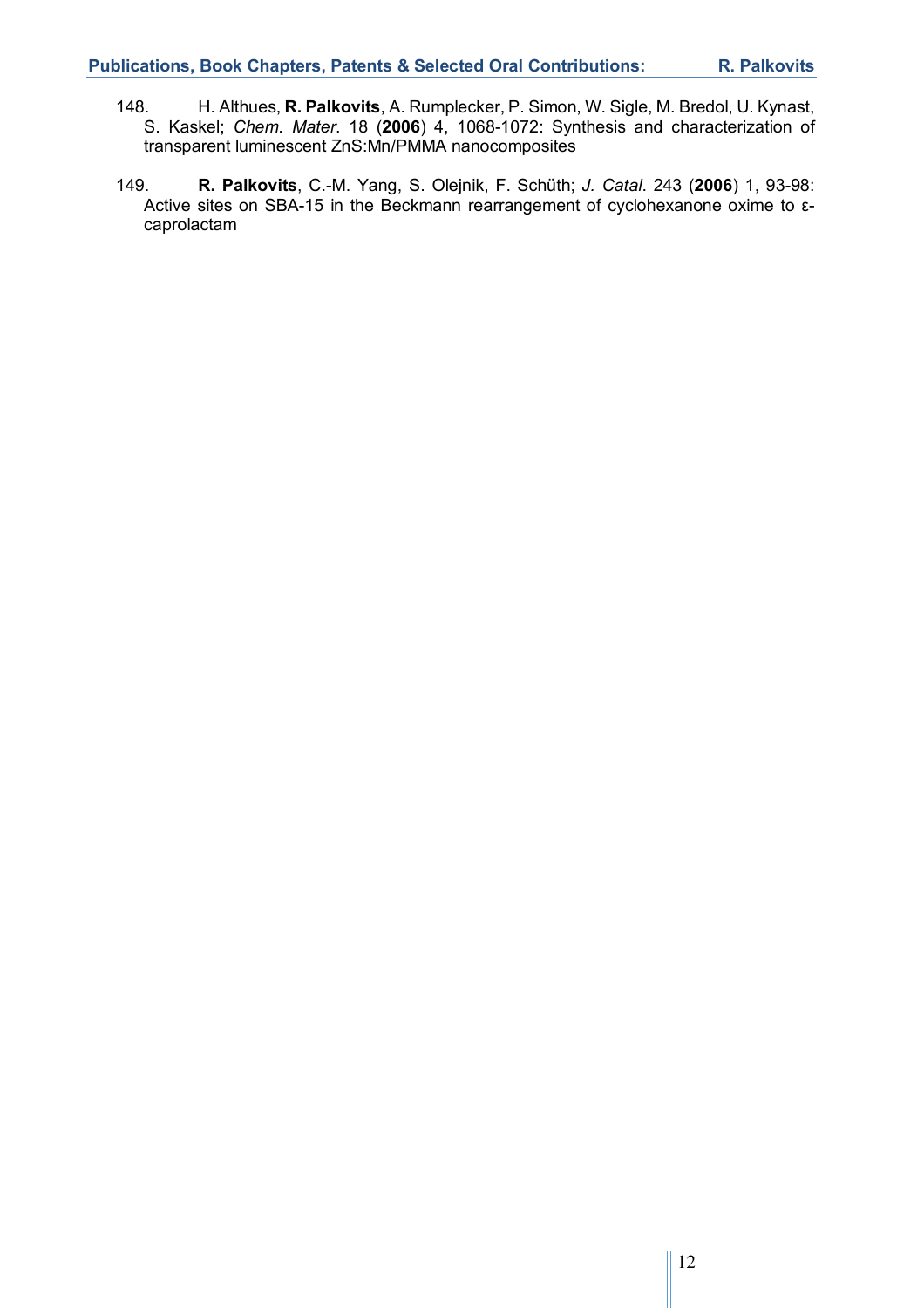## **Independent publications of current and former associated group leaders:**

- 1. A Willms, H Schumacher, T Tabassum, L Qi, SL Scott, **P. J.C. Hausoul**, M. Rose, *ChemCatChem* (**2019**) 10 (8) 1835-1843: Solid Molecular Frustrated Lewis Pairs in a Polyamine Organic Framework for the Catalytic Metal-free Hydrogenation of Alkenes
- 2. A. Kann, A. J. D. Krüger, M. Rose, **P. J. C. Hausoul**, Grignard Synthesis of Fluorinated Nanoporous Element Organic Frameworks based on the Heteroatoms P, B, Si, Sn and Ge, Polymer Chemistry, accepted
- 3. P. Drabo, **I. Delidovich**, *Catal. Commun.* (**2018**), 107, 24-28: Catalytic isomerization of galactose into tagatose in the presence of bases and Lewis acids
- 4. N. Sánchez-Bastardo**, I. Delidovich**, E. Alonso\*, *ACS Sustainable Chem. Eng.*, (**2018**), 6 (9), pp 11930–11938: From Biomass to Sugar Alcohols: Purification of Wheat Bran Hydrolysates Using Boronic Acid Carriers Followed by Hydrogenation of Sugars over Ru/H-ZSM-5
- 5. **J. Artz**, *ChemCatChem.* (**2018**), 8, 1753-1771 (Minireview): Covalent Triazine-based Frameworks - a material class with great prospects as tailor-made solid supports for catalytic applications
- 6. **I. Delidovich\***, M. S. Gyngazova, N. Sánchez-Bastardo, J. P. Wohland, C. Hoppe, P. Drabo, *Green Chem.*, (**2018**), 20, 724-734: Production of keto-pentoses via isomerization of aldo-pentoses catalyzed by phosphates and recovery of products by anionic extraction
- 7. P. Drabo, T. Tiso, B. Heyman, J. Büchs, L. Blank, **I. Delidovich\***, *ChemSusChem. (***2017**), 10, 16, 3252-3259: Anionic extraction for efficient recovery of bio-based 2,3-butanediol a platform for bulk and fine chemicals
- 8. **I. Delidovich\***, A. Willms, A. Hoffmann, **M. Rose\***, *ACS Catal.* (**2017**), 7, 3792–3798: Porous tin organic frameworks as selective epimerization catalysts in aqueous solutions
- 9. J. Niemeier, R. Engel, **M. Rose\***, *Green Chem.* (**2017**), 19, 2839-2845: Is water a suitable solvent for the catalytic amination of alcohols? (Emerging Investigators themed issue)
- 10. K. Schute, Y. Louven, C. Detoni, **M. Rose\***, *Chem. Eng. Tech.* (**2016**), 88, 355-362: Selective liquid phase adsorption of biogenic HMF on hydrophobic spherical activated carbons (Themenheft der 27. Deutschen Zeolith-Tagung)
- 11. R. Pfützenreuter, **M. Rose\***, *ChemCatChem.* (**2016**), 8, 251-255: Aqueous phase amination of biogenic isohexides by using Ru/C as solid catalyst
- 12. K. Schute, **M. Rose\***, *ChemSusChem.* (**2015**), 8, 3419-3423: Metal-free and scalable synhesis of porous hypercrosslinked polymers: Towards application in liquid phase adsorption
- 13. **M. Rose**, *ChemCatChem.* (**2014**), 6, 1166-1182 (invited Minireview): Nanoporous polymers: bridging the gap between molecular and solid catalysts?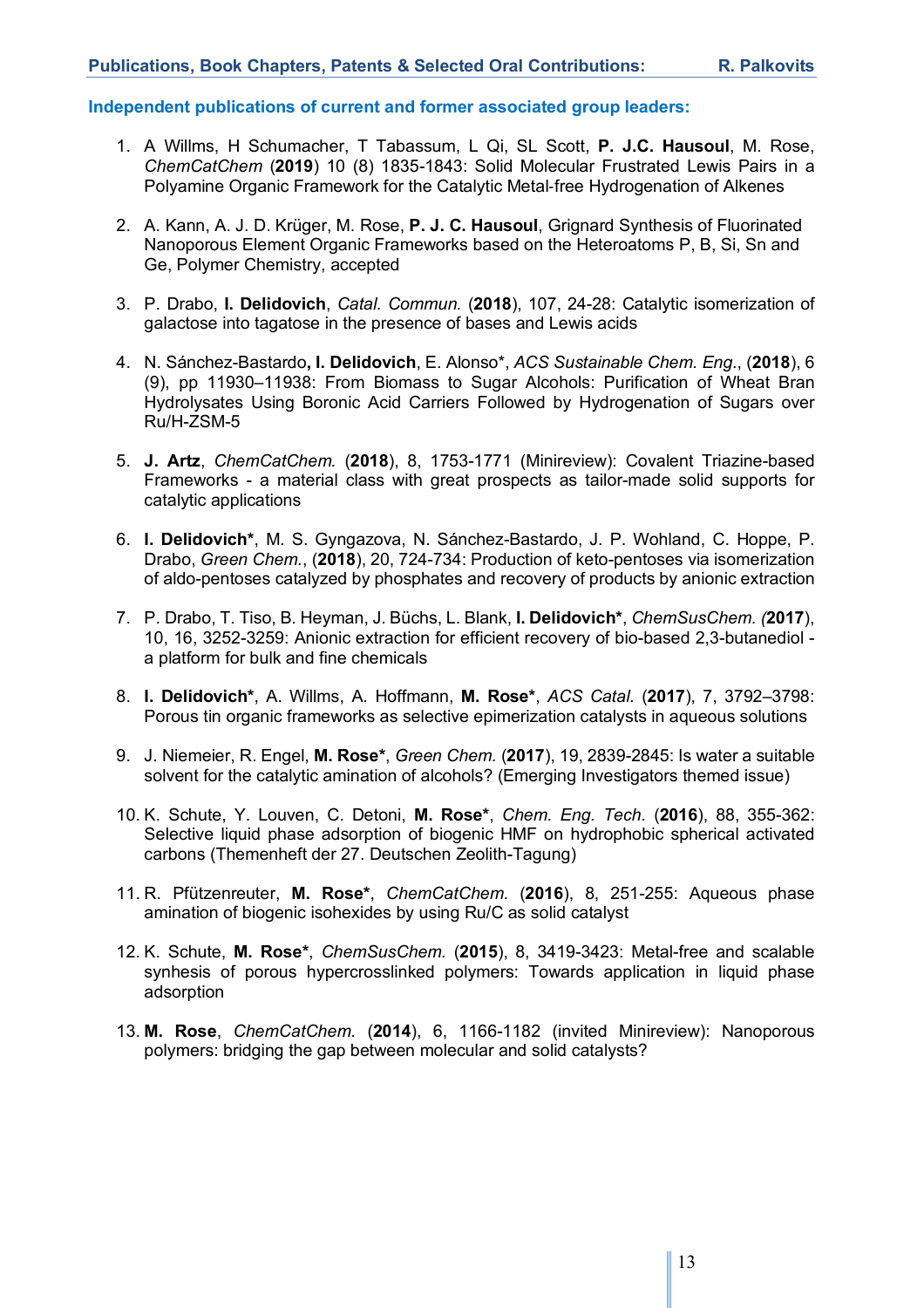#### **Book Chapters and Book Contributions:**

- 1. **R. Palkovits**, W. H.-R. Wright: *Biofuels Derived from Renewable Feedstocks*, In: R. Schlögl (Ed.), Chemical Energy Storage, De Gruyter Textbook, Munich **2013**.
- 2. M. Rose, **R. Palkovits**: *Catalysis by Covalent Organic Frameworks*, In: F. X. Llabrés i Xamena and Jorge Gascon (Eds.), Metal Organic Frameworks as heterogeneous catalysts, RSC Catalysis Series, **2013**, Issue 12, 384-405.
- 3. M. Baerns, A. Behr, A. Brehm, J. Gmehling, O. Hinrichsen, H. Hoffmann, U. Onken, **R. Palkovits**, A. Renken, *Technische Chemie: Eine Einführung*, Wiley VCH, München **2013** (Neuauflage 2020 in Vorbereitung).
- 4. M. Rose, P. J. C. Hausoul, **R. Palkovits**: *Nanostructured solid catalysts in the conversion of cellulose and cellulose-derived platform chemicals*; In: Producing Fuels and Fine Chemicals from Biomass Using Nanomaterials, CRC Press, Taylor and Francis (to be published in **2013)**.
- 5. P. J. C. Hausoul. J. U. Oltmanns, **R. Palkovits**; *Hydrogenolysis of Cellulose and Sugars*; in: Handbook of Catalytic Hydrogenation for Biomass Conversion; Royal Society of Chemistry, **2014**; ISBN 9781849738019
- 6. A. K. Beine, P. J. C. Hausoul, **R. Palkovits**; *Chemicals and Fuels from Bio-based Building Blocks*, Wiley VCH, **2016**; ISBN: 978-3-527-33897-9
- 7. P. H. Ho, M. Ambrosetti, G. Groppi, E. Tronconi, **R. Palkovits**, G. Fornasari, A. Vaccari, P. Benito; *Studies in Surface Science and Catalysis* **2019**, 178, 303-327: Structured Catalysts-Based on Open-Cell Metallic Foams for Energy and Environmental Applications
- 8. X. Wang, A. K. Beine, **R. Palkovits**; *Studies in Surface Science and Catalysis* **2019**,178, 173-193: 1,2-Propylene Glycol and Ethylene Glycol Production from Lignocellulosic **Biomass**
- 9. C. Mebrahtu, F. Krebs, S. Abate, S. Perathoner, G. Centi, **R. Palkovits**; *Studies in Surface Science and Catalysis* **2019**, 178, 85-103: CO2 Methanation: Principles and Challenges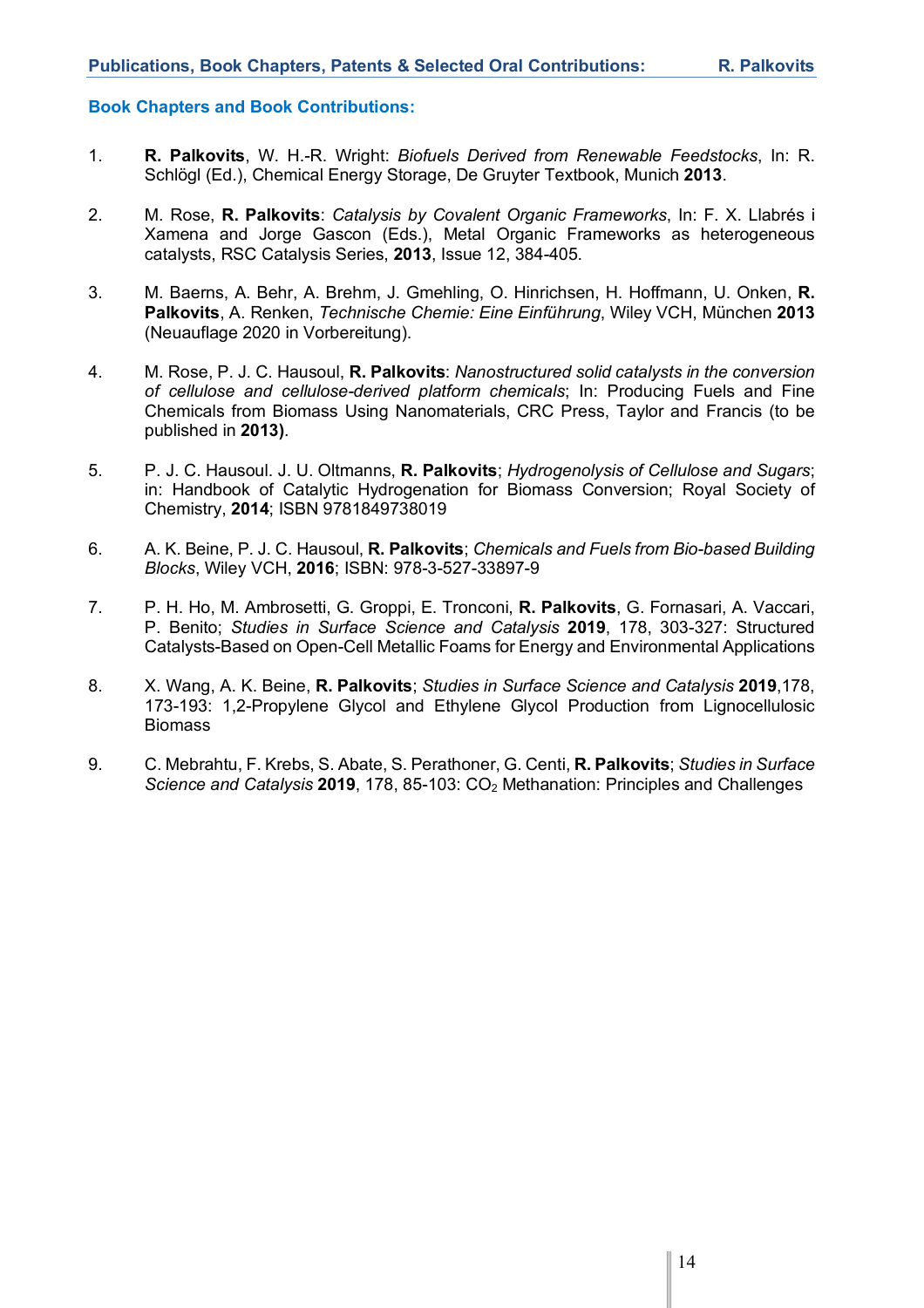## **Patents and Patent applications:**

- 1. S. Kaskel, **R. Palkovits**, H. Althues, U. Holle; *Patent* (**2005**) WO2005040251-A2; DE10349061-A1; EP1675889-A2; DE112004002597-T; JP2007523222-W; US2007219293-A1; WO2005040251-A3 : Filled transparent plastic product production involves incorporation of nanometer-sized filler in a polymer which retains its transparency on conclusion of the process
	- 2. R. Rinaldi, **R. Palkovits,** F. Schüth, *Patent* (**2008**) DE102008014735-A1; WO2009115075-A1; EP2254912-A1; US2011015387-A1; CA2718524-A1: Depolymerization of cellulose, useful e.g. as raw material in paper industry, and additives in food and pharmaceutical industry, comprises contacting a solution of cellulose in an ionic fluid with solid acid catalyst
	- *3.* **R. Palkovits**, F. Schüth, Markus Antonietti, Christian Baltes, Arne Thomas, *Patent* (**2009**) WO 2011 009 429-A1; DE 10 2009 034 685-A1; US 2012 130 071-A1; EP 2456555-A1; RU 2012 106 429-A: New platinum complex, comprising a ligand that is a network based on aromatic N-heterocycle having coordinative N-atoms per platinum atom, useful as reaction catalysts in oxidation of methane with sulfur trioxide to form methyl sulfate
	- 4. M. Soorholtz, **R. Palkovits**, *Patent* (**2011**) DE 10 2011 010 659-A1; WO 2012 107 032- A1: Producing catalyst containing transition metal on carrier material having N-doped carbon material, useful e.g. in fuel cells, comprises reacting transition metal compounds with carrier material, followed by reacting with reducing agent
	- 5. **R. Palkovits**, H. Kleineberg, M. Eisenacher, H. Strutz, *Patent* (**2013**), DE 102013 021 512.9: Verfahren zur Herstellung von 3-Hydroxyalkanalen
	- 6. **R. Palkovits**, H. Kleineberg, M. Eisenacher, H. Strutz, *Patent* (**2013**) DE 10 2013 021 509.9: Verfahren zur Herstellung von 3-Hydroxyalkanalen
	- 7. M. Rose, R. Pfützenreuter, **R. Palkovits**, *Patent* (**2014**) PCT/EP2014/065556: Verfahren zur Aminierung von Isosorbid
	- 8. J. Klankermayer, D. Limper, L. Sandbrink, **R. Palkovits**, *Patent* (**2014**) EP 14189422.0: Products derived by selective catalytic deoxydehydration of 1,4-sorbitan
	- 9. **R. Palkovits**, H. Kleineberg, M. Eisenacher, H. Strutz, *Patent* (**2015**) DE 10 2015 000 809.9: Verfahren zur Herstellung von Hydroxyalkanalen
	- 10. **R. Palkovits**, H. Kleineberg, M. Eisenacher, H. Strutz, *Patent* (**2015**) DE 10 2015 000 810.2: Verfahren zur Herstellung von Hydroxyalkanalen
- 11. **R. Palkovits**, M. Rose, K. Schute, *Patent* DE10**2015**001407.2; WO**2016**/124170A1: Isolation of organic dicarboxylic acids by adsorption on hydropobic porous materials; Verfahren zur Trennung organischer Dicarbonsäuren durch Adsorption hydrophober poröser Materialien
- 12. M. Rose, I. Delidovich, **R. Palkovits**, *Patent* (**2016**) DE 10 2016 116 121.7: Verfahren zur Epimerisierung von Sacchariden mit festen zinn-organischen Katalysatoren
- 13. C. Kropf, A. Schulz, A. Klemmer, P. Hausoul, L. Kipshagen, **R. Palkovits**, *Patent* (**2016**) DE102016009798A1; WO2018/029202A1: Neue anionische Tenside und Wasch- und Reinigungsmittel, welche diese enthalten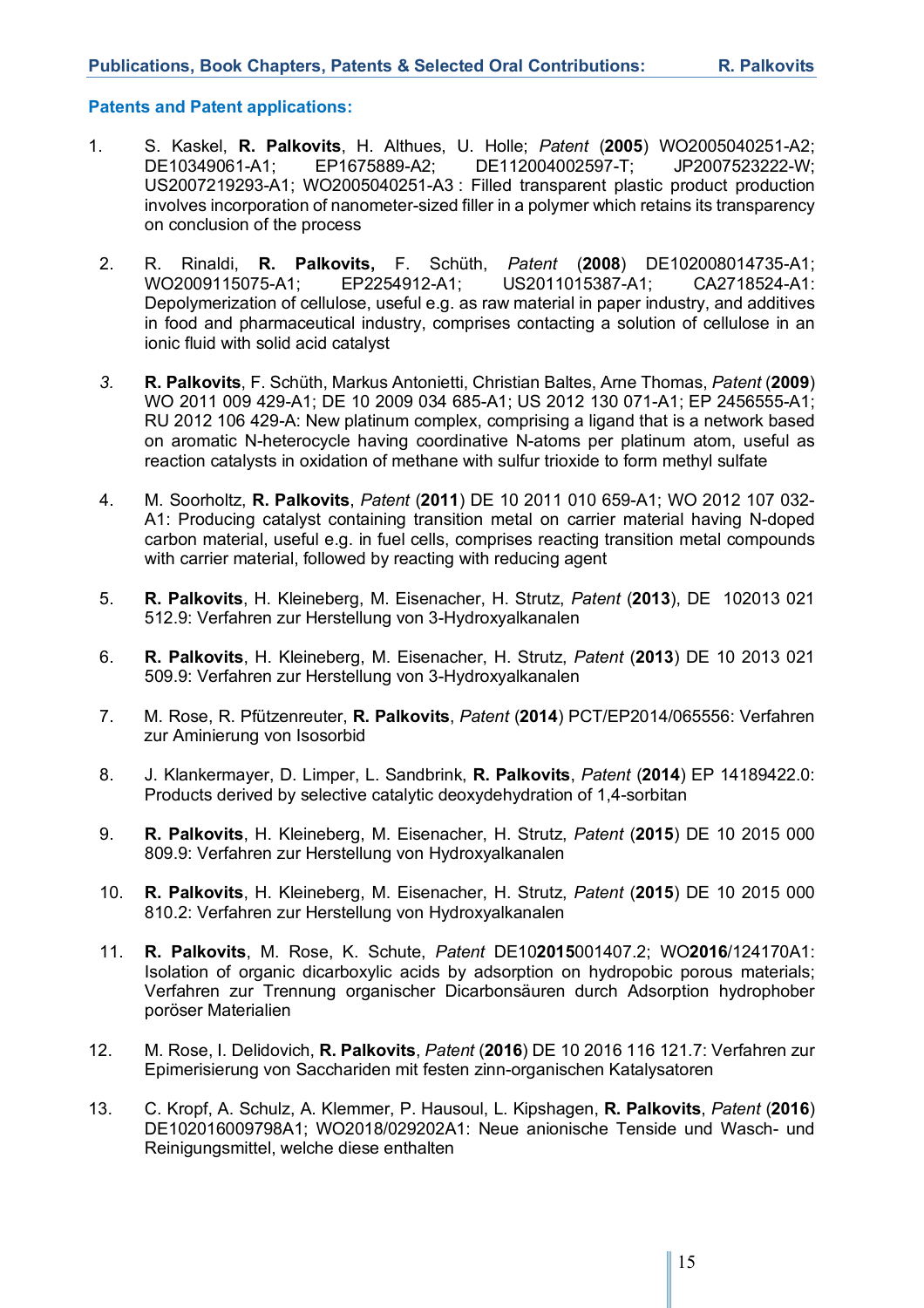- 14. C. Kropf, A. Klemmer, A. Schulz, P. Hausoul, L. Kipshagen, **R. Palkovits**, *Patent* (**2016**) DE102016009800A1; WO2018/029201A1: Wasch- und Reinigungsmittel mit anionischen Tensiden aus nachwachsenden Rohstoffen
- 15. C. Glotzbach, S. Schirrmeister, K. Beine, P. Hausoul, **R. Palkovits**, *Patent* (**2017**) DE 102017204322A1: Verfahren zur chemischen Umsetzung von Zuckern oder Zuckeralkoholen zu Glykolen
- 16. M. Job, P. Schmiedel, A. Böker, L. Tsarkova, A. Manova, M. Rose, K. Schute, P. Hausoul, **R. Palkovits**, *Patent application pending* (**2017**) DE 102017004698.0, WO2018210591A1: Farbschützende Waschmittel
- 17. C. Kropf, A. Klemmer, D. Bedrunka, **R. Palkovits**, P. J. C. Hausoul, L. Kipshagen, C. Stobbe, *Patent application pending* (**2017**) DE102017008071.2: Neuartige Tenside
- 18. C. Kropf, A. Klemmer, D. Bedrunka, **R. Palkovits**, P. J. C. Hausoul, L. Kipshagen, C. Stobbe, *Patent application pending* (**2017**) DE102017008072.0: Neuartige Tenside mit bizyklischem Grundkörper
- 19. C. Kropf, A. Klemmer, D. Bedrunka, **R. Palkovits**, P. J. C. Hausoul, C. Stobbe, *Patent application pending* (**2017**) DE102017008073.9: Neuartige Tenside
- 20. K. Schute, P. J.C. Hausoul, **R. Palkovits**; *Patent application pending* (**2017**) GB 1709297.4: Process for Production of Pyrrolidones
- 21. A. Hätzelt, N. Bluhm, A. Dzierbinski, P. Hausoul, **R. Palkovits**, *Patent* (**2017**) DE 10 2017 209 335A1: Bleichendes Wasch- oder Reinigungsmittel
- 22. A. Hätzelt, N. Bluhm, A. Dzierbinski, P. Hausoul, **R. Palkovits**, *Patent* (**2017**) DE 10 2017 209 336A1: Bleichverstärkung beim Waschen und Reinigen
- 23. A. Hätzelt, N. Bluhm, A. Dzierbinski, P. Hausoul, **R. Palkovits**, *Patent* (**2017**) DE 10 2017 209 337A1: Verfahren zur katalytischen Oxidation von benzylischen Alkoholen
- 24. A. Hätzelt, N. Bluhm, A. Dzierbinski, P. Hausoul, **R. Palkovits**, *Patent* (**2017**) DE 10 2017 209 332.3: Bleichendes Wasch- oder Reinigungsmittel
- 25. A. Hätzelt, N. Bluhm, A. Dzierbinski, P. Hausoul, **R. Palkovits**, *Patent* (**2017**) DE 10 2017 209 333A1: Bleichendes Wasch- oder Reinigungsmittel
- 26. C. Gierlich, I. Delidovich, **R. Palkovits**, *Patent application pending* (**2018**) DE 10 2018 101 216.0: Adsorptive Trennung von Oxymethylenethern